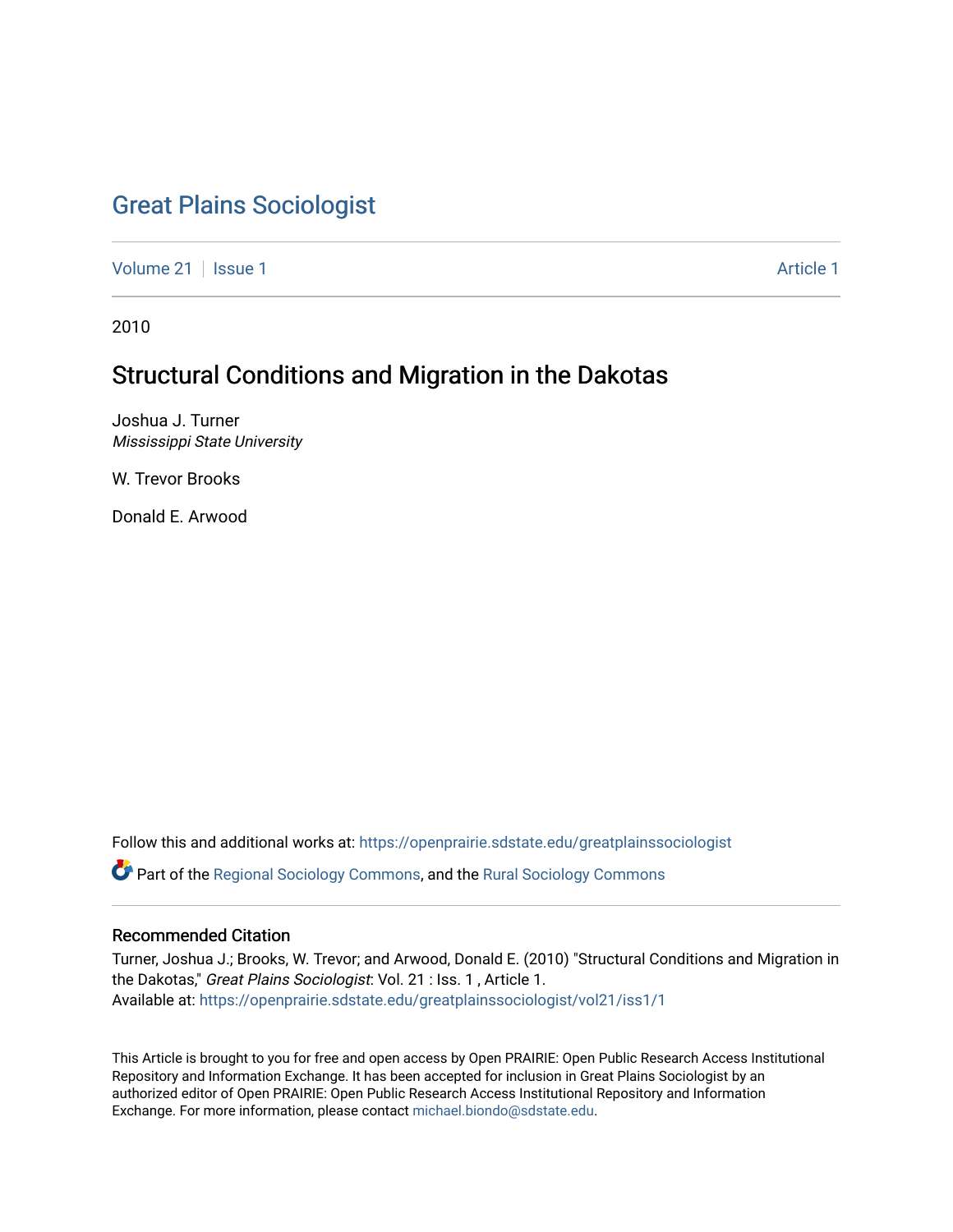# Structural Conditions and Migration in the Dakotas



Joshua J. Turner W. Trevor Brooks Donald E. Arwood

Abstract This study examines the influence of selected structural conditions on the county-level net-migration trends of North Dakota and South Dakota. Key principles from Lee's Theory of Migration (1966) and Wallerstein's World Systems model (1974) were integrated to explain how geographic context, economic dependency, and pace of economic development combine to serve as the main catalysts behind the migration patterns in these two states. Results indicate that commuting patterns, the percentage of workers employed in extractive industries, the percentage of workers employed in manufacturing, and job change rates were significant predictors of county migration patterns.

## INTRODUCTION

 $\overline{a}$ 

Migration is not a random occurrence, it is a selective process influenced by a variety of factors. One set of factors that cannot be ignored includes structural conditions like natural amenities (Cromartie 1998; Johnson and Beale 2002), interstate access (Lichter and Fuguitt 1980), and adjacency to metropolitan areas. These conditions play a crucial role in determining whether an area is likely to attract new populations or lose existing ones.

The purpose of this study is to explore the relationship between structural conditions and the county-level net-migration rates of North Dakota and South Dakota. Net-migration is an indicator of the movement of populations (both domestic and international) into or out of an area. For a county to have experienced a positive rate of net-migration more people would

Joshua J. Turner, Mississippi State University, 203 Robert Louis Jones Circle, Mississippi State, MS 39762; e-mail: jturner@ nsparc.msstate.edu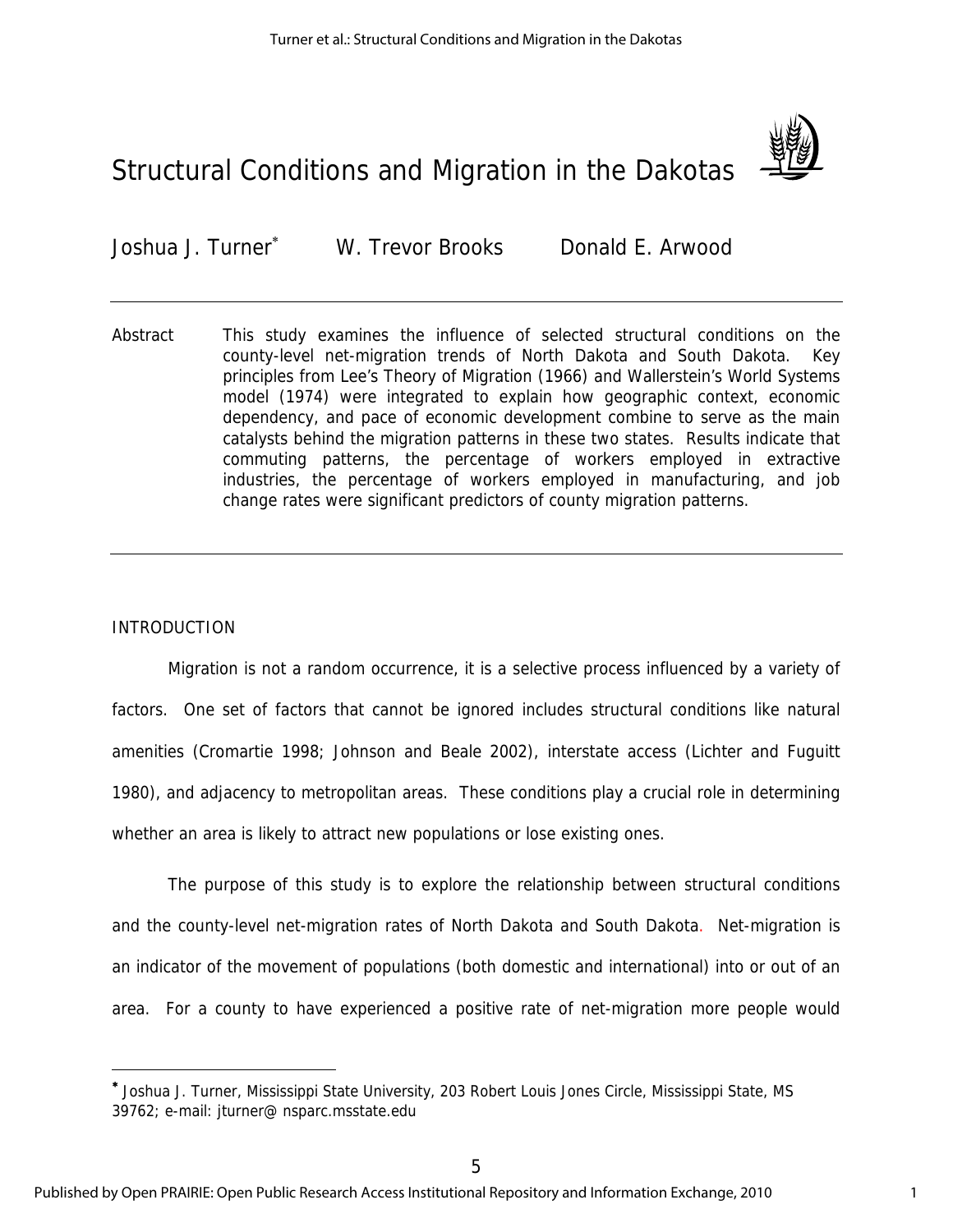have moved into it rather than moved out. Conversely, a negative rate of net-migration is the

result of the number of out-migrants exceeding the number of in-migrants (Weeks 2008).

**Figure 1** Distribution of Non-Metropolitan vs. Metropolitan Counties in North Dakota and South Dakota, 1990-2000



The counties of these two states were selected for several reasons. First, they comprise a sparsely populated region, heavily isolated from the major urban centers of the country. Nonmetropolitan counties account for over 90 percent of the counties in these states (U.S. Census Bureau 2000; see Figure 1). This provides researchers with a setting to test the possibility of a core-periphery relationship, a concept that will be defined later in the study. Second, the pattern of net-migration among these non-metropolitan counties runs counter to national trends between 1990 and 2000, a period in which 71 percent of non-metropolitan counties recorded positive population change (Johnson 1999). During this same decennial census period, over 80 percent of the non-metropolitan counties in North Dakota and South Dakota recorded negative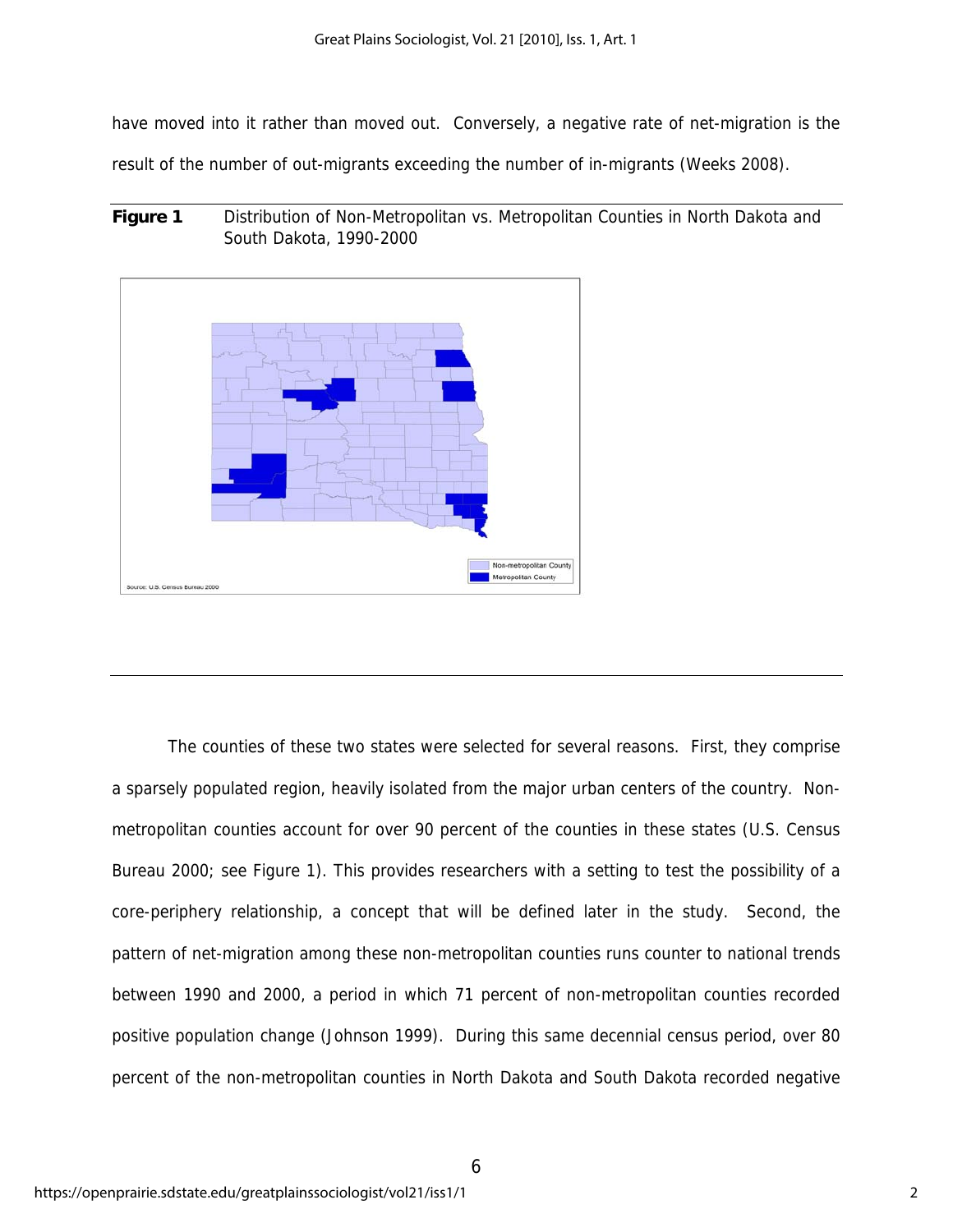rates of net-migration (U.S. Census 2000 Bureau; see Figure 1). Finally, this study presents an opportunity to add to the limited amount of research on the migration patterns of these two states. Up to this point, much of the research focusing on county-level migration in Great Plains states has been largely descriptive (Albrecht 1993; Kulcsar and Bolender 2006; Rathge 2005; 2008). Less emphasis has been placed on the possible theoretical frameworks that could help explain the role that certain structural conditions play in influencing migration rates in this region. Adding a theoretical approach to the literature will help researchers better understand the role that structural conditions, such as commuting patterns and job growth, have played in influencing the migration patterns of the Dakotas.

This article begins with a review of past research identifying the relationships between migration, geographic context, and economic development. Key principles from Lee's Theory of Migration (1966) and Wallerstein's World Systems model (1974) are used to explain these relationships. From these theoretical frameworks, hypotheses are developed and tested in an attempt to show the viability of these theories in explaining the county-level net-migration in the Dakotas.

# REVIEW OF LITERATURE

Historically, the non-metropolitan counties of the Great Plains have been susceptible to out-migration, even in times of overall growth for non-metropolitan counties on a national scale (Albrecht 1993). In the Dakotas, over 80 percent of non-metropolitan counties recorded negative rates of net migration between 1990 and 2000 (U.S. Census Bureau 2000). This runs counter to the "rural rebound" of the 1990s, a period in which 71 percent of non-metropolitan counties recorded gains in population (Johnson 1999).

Geographic context has long been effective in predicting a region's potential for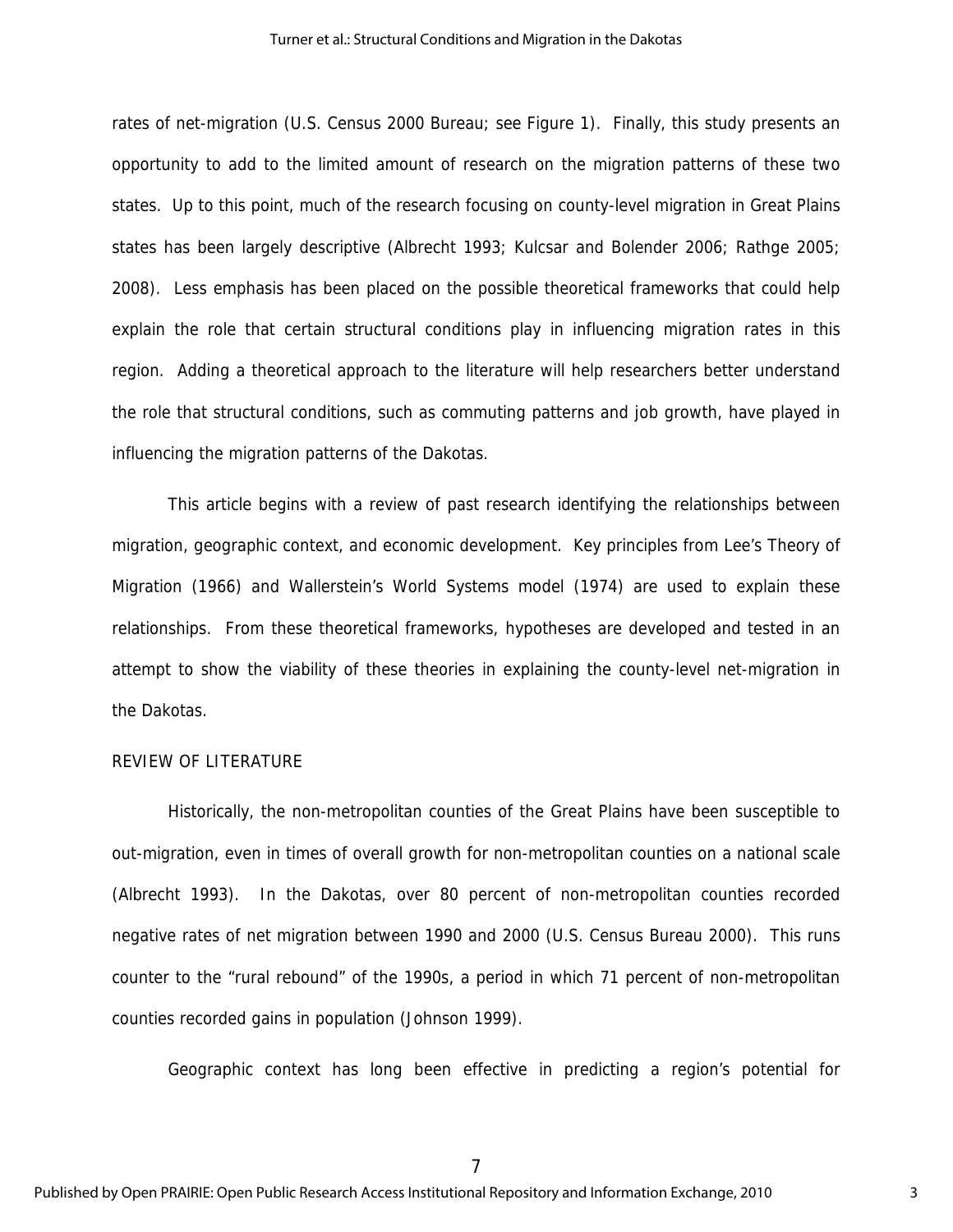population growth and economic development (Lee 1966). Isolation from core areas or areas possessing greater concentrations of capital and higher levels of economic development has left many non-metropolitan-or peripheral-areas in a state of uneven development relative to their metropolitan counterparts (O'Hare and Mather 2008). Lack of development brings with it a lack of economic diversity and opportunity, as well as increased levels of social isolation for areas already dealing with high levels of geographic isolation (O'Hare and Mather 2008; Tickamyer and Duncan 1990).

In addition to being isolated, the Great Plains is heavily dependent on extractive industries, particularly agriculture (White 1998). Data on the county typology of North and South Dakota show that 70 percent of counties are classified as being farming or mining dependent<sup>1</sup>. The average net-migration rate for these counties was recorded at - 6.04 migrants/1,000 population between 1990 and 2000 (U.S. Census Bureau 2000; USDA-Economic Research Service 2004).

The reduced demand for labor due to technological advancements in agriculture has resulted in a decrease in occupational opportunity in agriculturally-dependent counties that have failed to develop employment opportunities in alternative industries (Rowley 1998). This situation has contributed to the redistribution of population in states located in the Great Plains (Albrecht 1993; Bowers 1998; Cromartie 1998; Davidson 1996; Rathge 2005; Rathge and Highman 1998). In this situation, metropolitan counties located in Great Plains states are likely to receive in-migrants from their non-metropolitan counterparts (White 1998). Indeed, between 1990 and 2000, metropolitan counties in the states of North and South Dakota

 $\overline{a}$ 

 $1$  A county is classified as farming-dependent when farm earnings account for at least 15 percent or more of total county earnings or when farming occupations account for 15 percent or more of all occupations in a county's workforce. Similarly, a county is classified as mining-dependent when at least 15 percent of total county earnings are derived from mining related occupations (USDA-ERS 2004).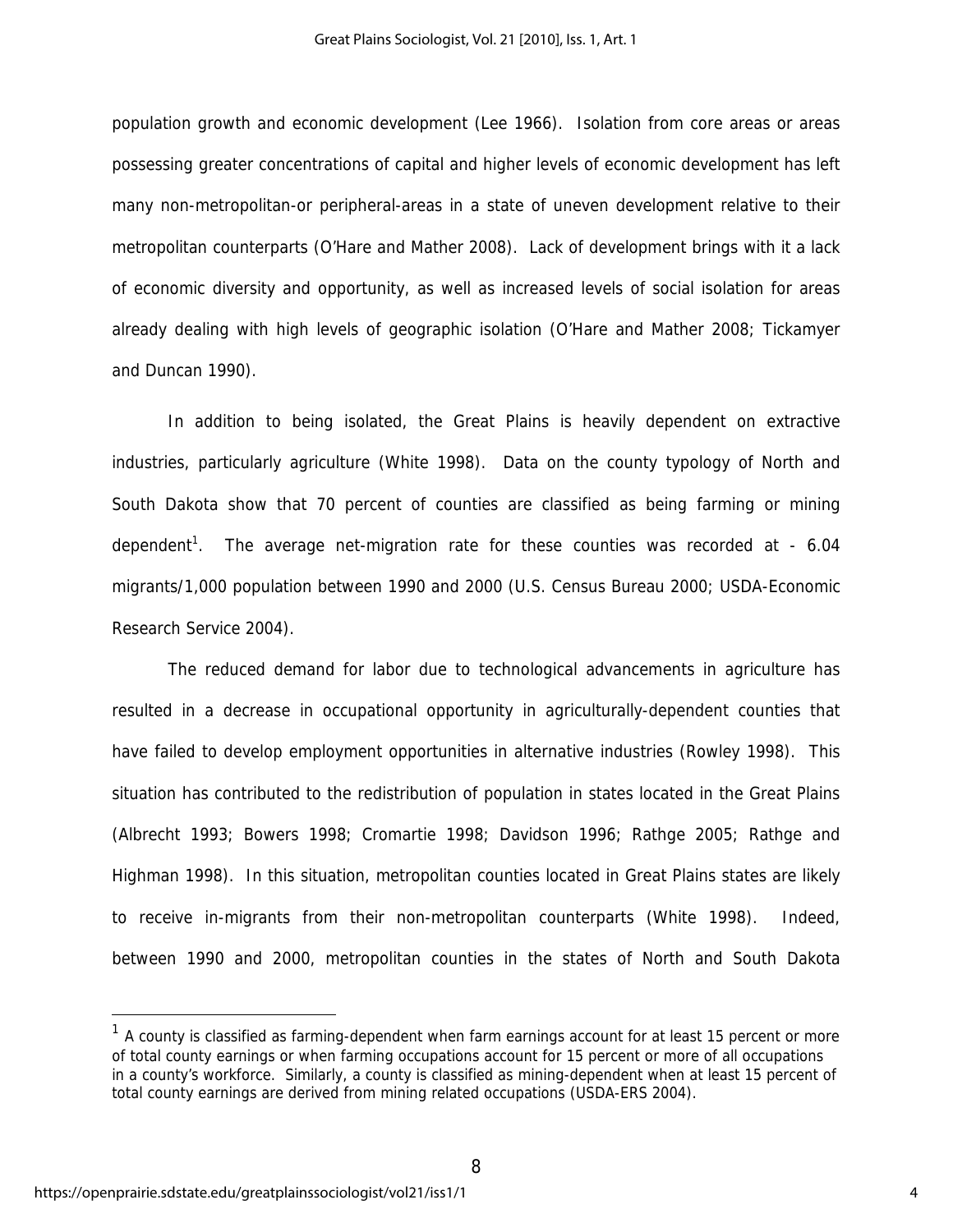averaged a net-migration rate of 8.82 migrants/1,000 population compared to a negative average of - 5.56 migrants/1,000 population for non-metropolitan counties (U.S. Census Bureau 2000; USDA-Economic Research Service 2004).

Metropolitan counties provide opportunities in industries that call for specific levels of education and training. They also possess infrastructures that allow them to attract industries associated with amenity-based development such as manufacturing, retail sales, and entertainment and recreation services (Nord and Cromartie 2000). The migrants that do move to disadvantaged counties tend to work in unskilled labor and have lower educational attainment (Domina 2006; Nord 1998).

Access and proximity to urban centers through commuting has influenced in-migration to some non-metropolitan counties (Johnson and Beale 1994). The ability to commute to work attracts younger adults with families who are allowed access to urban centers while being able to raise children in a more rural environment (Johnson and Fuguitt 2000). These smaller communities adjacent to more metropolitan areas are attractive to those who desire less expensive housing and the possibilities of maintaining family ties (Nitschke 2004).

More convenient access to interstate highways has helped to increase the ability of people to commute and gain access to urban centers (Lichter and Fuguitt 1980). Access to interstate highways has also been viewed as a potential force behind population gain, population redistribution patterns, and job increase (Lichter and Fuguitt 1980; Smith 1971; Voss and Chi 2006). Some support can be found for these statements when looking at the migration trends of the Dakotas. Metropolitan counties with interstate access were among the fastest growing counties in the Great Plains region. For example, Lincoln County, South Dakota, was one of the top 60 fastest-growing counties in the nation, with a population change rate of 56.4 percent between 1990 and 2000 (U.S. Census Bureau 2001). The Sioux Falls metropolitan

9

Published by Open PRAIRIE: Open Public Research Access Institutional Repository and Information Exchange, 2010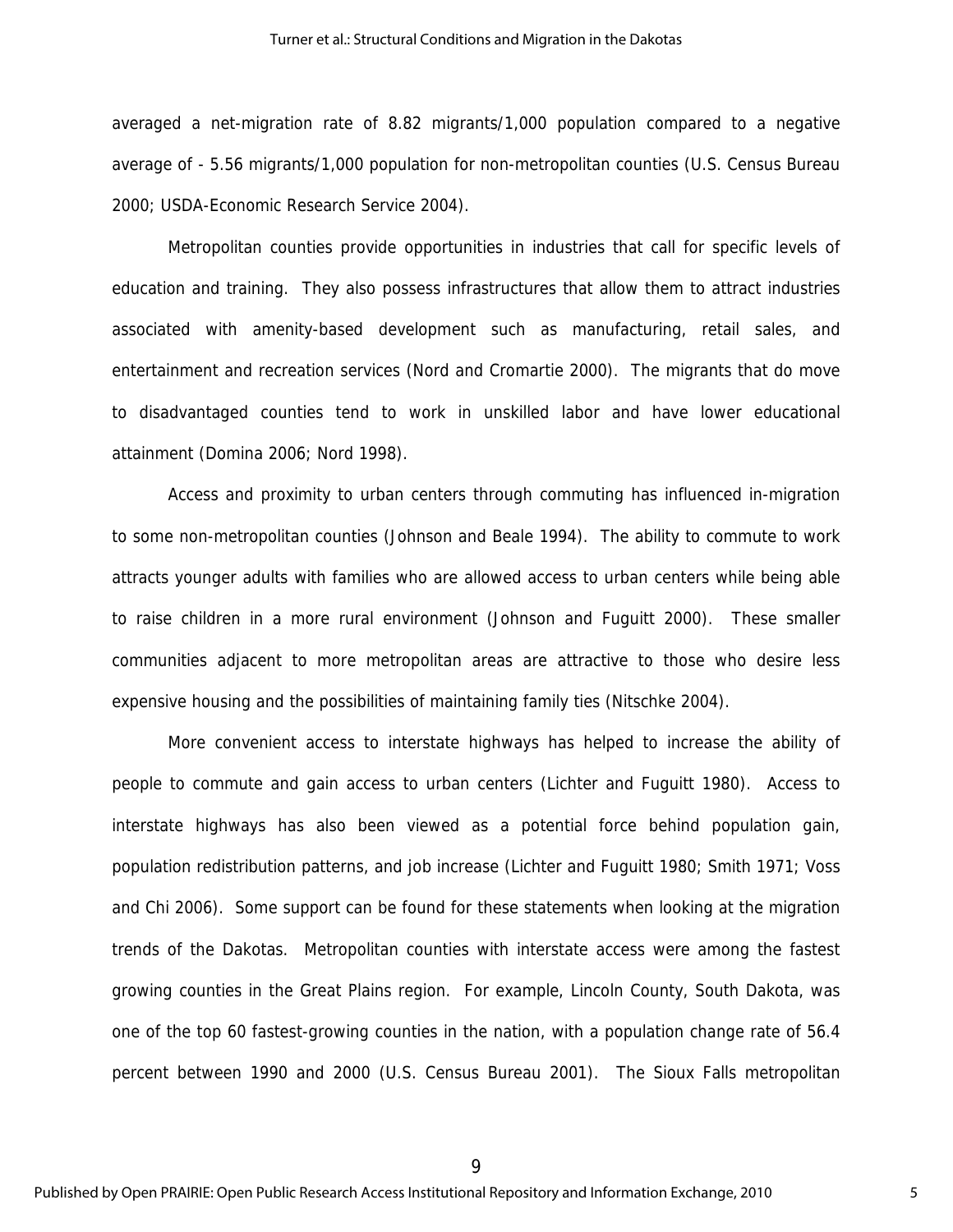statistical area- of which Lincoln County is a part and where South Dakota's two interstate highways intersect- was also among the fastest growing small metropolitan areas during this period (U.S. Census Bureau 2001).

#### THEORETICAL FRAMEWORK

This study integrates key principles from Lee's Theory of Migration (1966) and Wallerstein's World Systems model (1974) to explain the migration patterns of North and South Dakota. The consolidation of these two frameworks serves as an example of theory integration. This occurs when relevant parts from at least two theories are integrated to more effectively explain what neither theory can sufficiently do alone (Wagner and Berger 1985).

Lee (1966) argues that populations can be influenced to leave a place of origin if more favorable opportunities are perceived to exist in a new destination. In Lee's model, negative features influencing out-migration are seen as "push" factors, while positive features influencing in-migration are seen as "pull" factors. Many of Lee's key theoretical statements are appropriate for explaining the migration trends of the Dakotas.

For instance, Lee (1966:52) highlights how new and more diverse opportunities can affect volumes of migration by arguing, "The volume of migration within a given territory varies with the degree of diversity of areas included in that territory," and, "new opportunities are continually created in places to which workers must be drawn, and old enterprises are ruthlessly abandoned when they are no longer profitable."

In another set of statements, Lee (1966:54) points to the role that economic development can play in the migration process by stating, "The volume and rate of migration vary with the state of progress in a country or area," and "higher rates of progress can lead to the creation of populations that respond quickly to new opportunities and react swiftly to diminishing opportunities."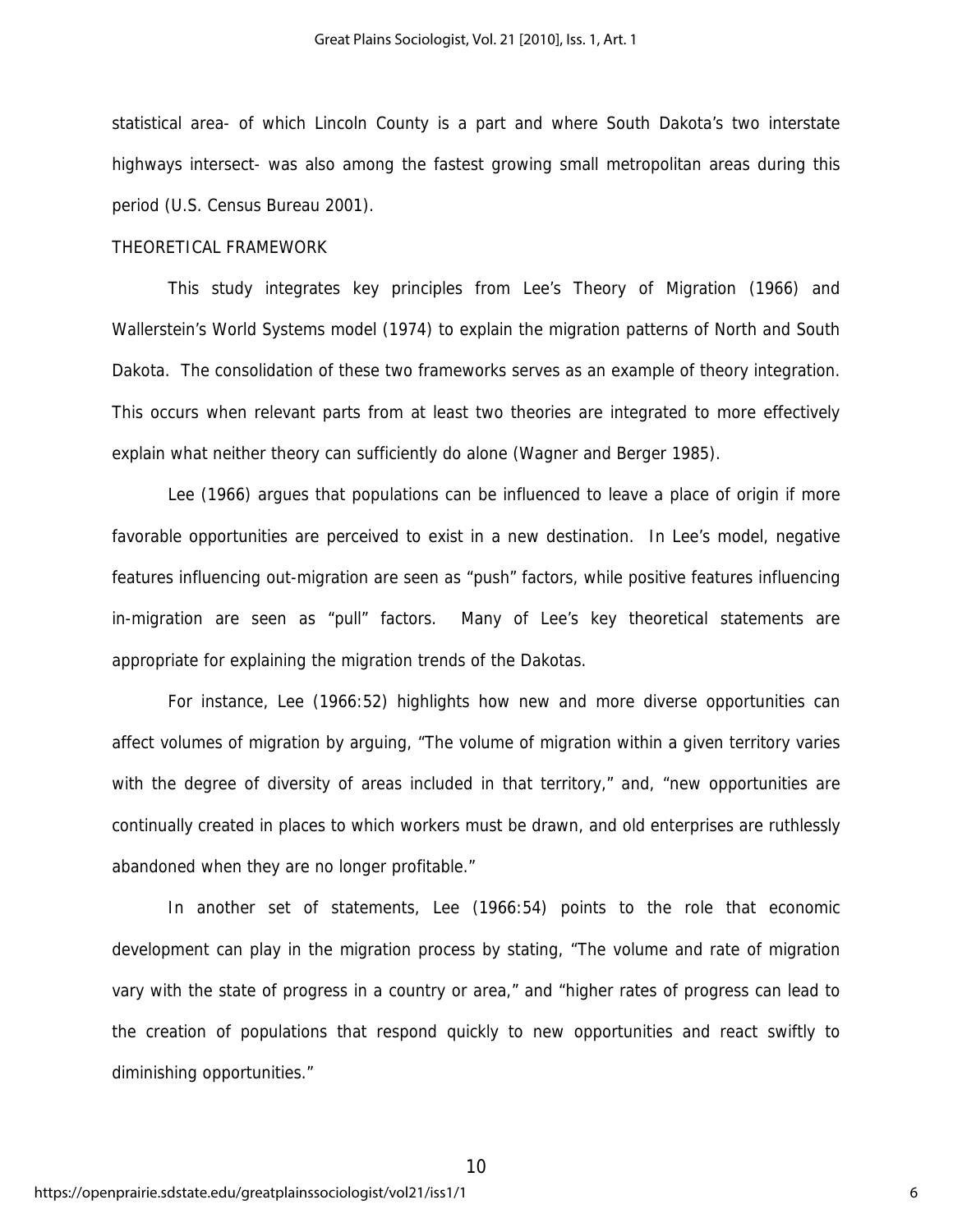These statements made by Lee relate well to the migration trends observed in the Dakotas, where economic opportunities are more abundant in counties with access to a core city. Conversely, North and South Dakota's most remote counties continue to lose economic activity or fail to attract new development, which may push existing residents to migrate. According to Lee both of these situations can contribute to out-migration.

The addition of Wallerstein's model (1974) helps explain why origins and destinations exist. This model is often used to explain the exploitive relationship between less developed countries and the multinational corporations of core countries (Massey, Arango, Hugo, Kouaouci, Pellingro, and Taylor 1993). However, it is also useful in explaining the exploitive relationship between the economic centers and peripheral hinterlands within countries (Galtung 1971). In this scheme, the penetration of capitalist economic relations into the rural hinterland displaces workers, creating a mobile population that is prone to migrate to centers of more diverse economic activity (Rogers, Korsching, and Donnemeyer 1988).

A World Systems perspective puts metropolitan counties in the core areas and centers of diverse economic activity, while placing the non-metropolitan, agriculturally dependent counties, into the periphery (Krugman 1991; White 1998). This industrial dominance leads to the further dependence and spatial inequality of non-metropolitan counties that lack access to basic amenities and the necessary networks for competing with urban economies.

Here the justification of integrating key ideas from both Lee and Wallerstein is reinforced, as parallels can be drawn between their explanations of migration patterns. While Lee describes the characteristics of areas most likely to lose or gain population through migration, the addition of Wallerstein's concepts of "core" and "periphery" places the counties of the Dakotas into an appropriate geographic context to show the interdependent relationship that exists between the metropolitan and non-metropolitan counties of the two states. The

11

Published by Open PRAIRIE: Open Public Research Access Institutional Repository and Information Exchange, 2010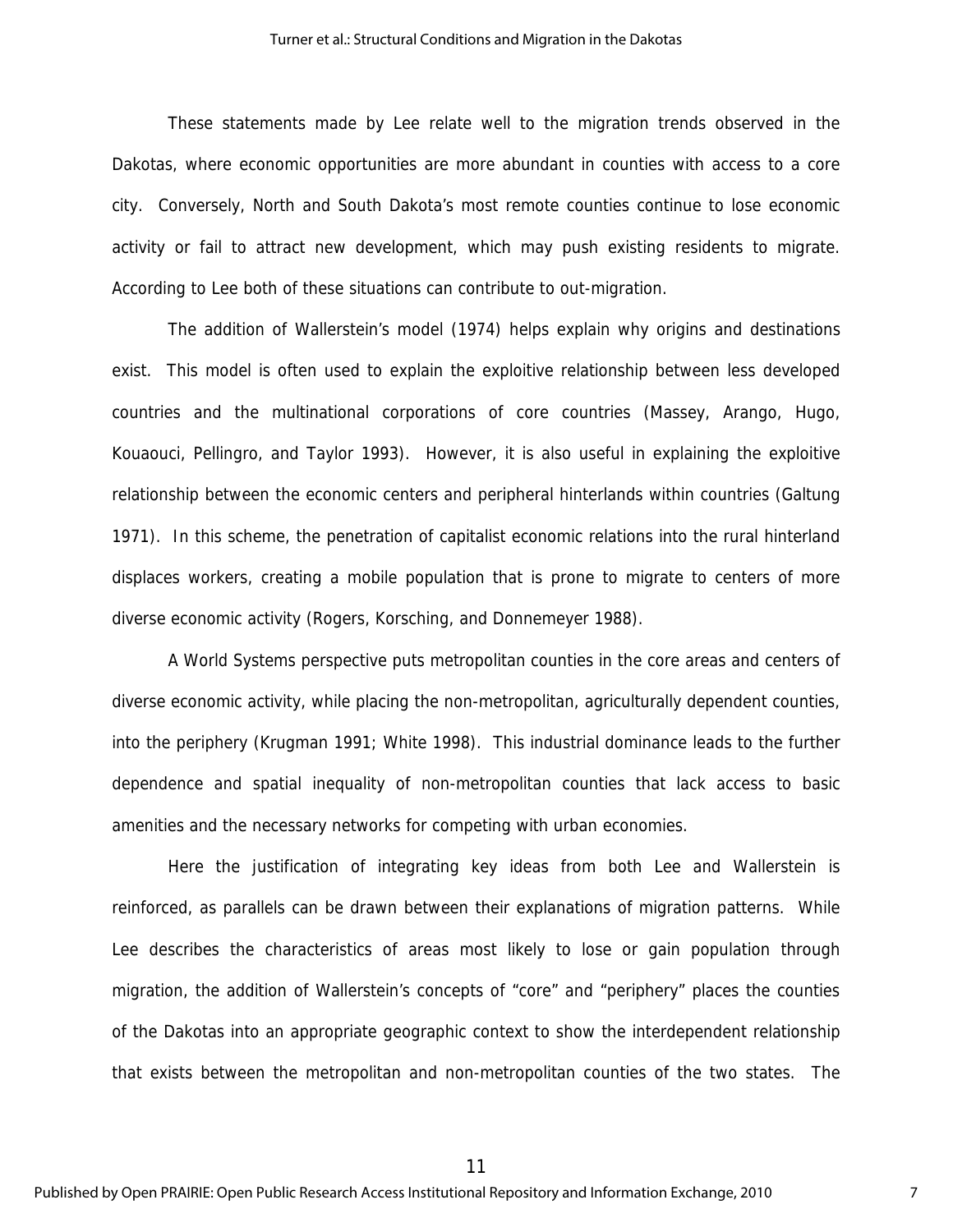map in Figure 1 illustrates the spatial concentration of metropolitan counties in these two states, while also displaying the lack of access some non-metropolitan counties have to metropolitan areas.

 The general proposition of this study focuses on the influence of selected structural conditions on the migration patterns of North and South Dakota. From this general proposition several hypotheses can be deduced. These hypotheses, which are listed below, relate well to the arguments of Lee and Wallerstein and to the main goal of this study for a number of reasons. First, they test the very "push" and "pull" factors that Lee argues influence the migration process. Second, using levels of rurality and commuting patterns as independent variables strengthens the possibility of displaying a core- periphery relationship described by Wallerstein. Finally, a focus on a county's share of employment in specific industries and rates of job change is an effective way to test the frameworks of the two selected theorists, as both approaches place an emphasis on the relationship between economic development and migration. From these general propositions this study proposes the following hypotheses:

- $H_1$ : There is a negative relationship between higher levels of rurality and net-migration.
- $H_2$ : There is a positive relationship between the percentage of workers commuting out of their home county for work and net-migration.
- $H_3$ : There is a positive relationship between interstate access and net-migration.
- $H_d$ : There is a negative relationship between the percentage of workers employed in extractive industries and net-migration.
- $H<sub>5</sub>$ : There is a positive relationship between the percentage of workers employed in manufacturing and net-migration.
- $H<sub>6</sub>$ : There is a positive relationship between the percentage of workers employed in retail services and net-migration.
- $H_7$ : There is a positive relationship between job change rate and net-migration.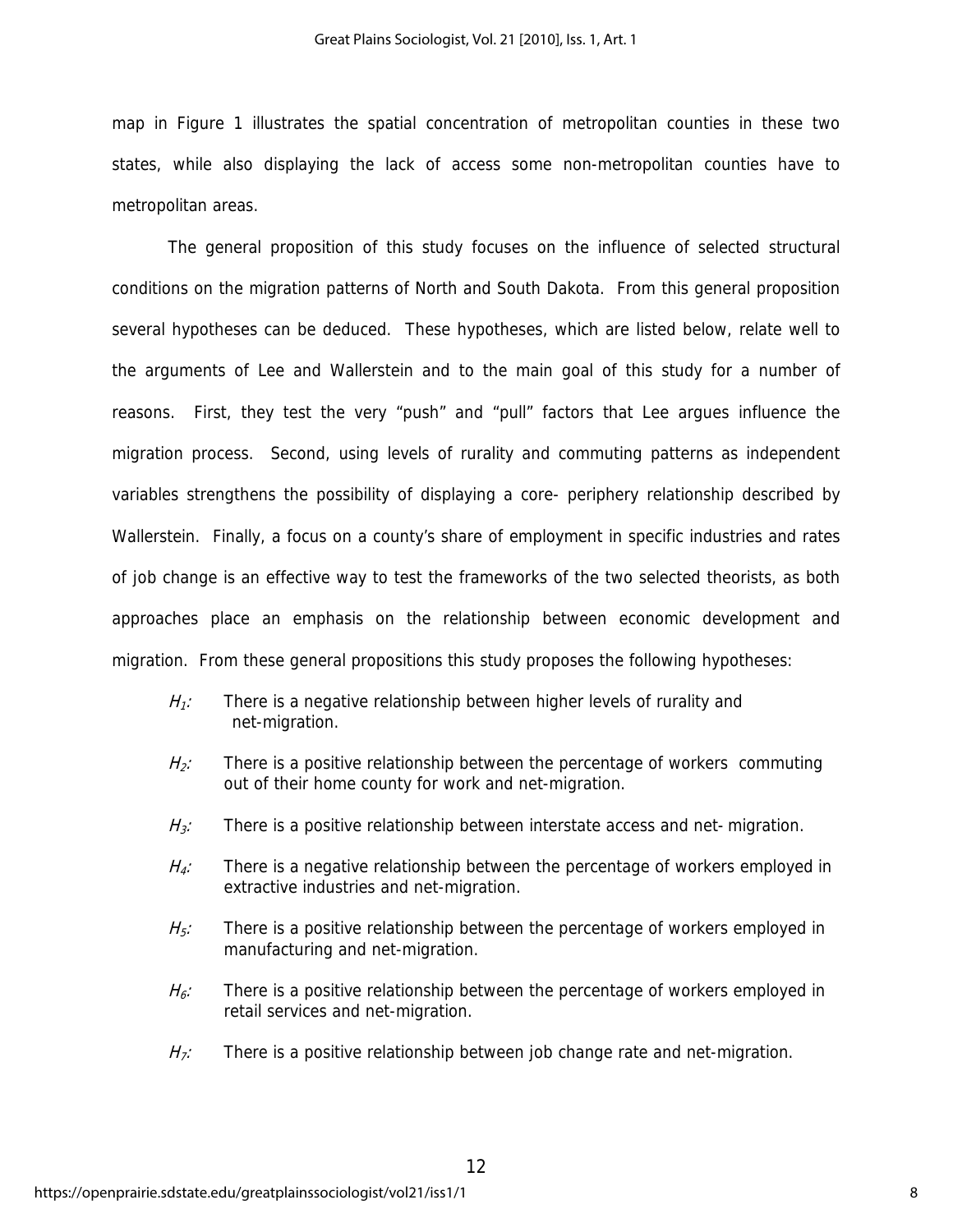#### METHODOLOGY

#### Data and Units of Analysis

Data were collected from the U.S. Census Bureau, the U.S. Department of Agriculture's Economic Research Service, the U.S. Department of Transportation, and the Bureau of Economic Analysis. Counties were selected over other possible units of analysis because they have defined political boundaries in which decisions are made (Lichter and Johnson 2006). All counties (n=119) were included in the sample, regardless of total population, and combined into one analysis.

#### Operationalization of Concepts

Net-migration rates. The dependent variable for this study was the county-level netmigration rates recorded between the years of 1990 and 2000. These rates measure the number of in- and out- migrants (both domestic and international) per 1,000 population (Tarver 1961). The mean net-migration rate for all counties was recorded at - 4.23; that is, for every 1,000 people living in a county, 4.23 more people migrated out between the years of 1990 and 2000 (U.S. Census Bureau 2000).

Geographic context. Three variables were used to measure a county's geographic context: (1) Rural-Urban Continuum Codes, (2) the percentage of residents commuting outside of their home county for work, and (3) interstate access. Rural-Urban Continuum Codes classify counties based on population size, adjacency to metropolitan areas, and levels of rurality (USDA-Economic Research Service 2004). These codes range from "1" to "9." Counties assigned codes ranging from "1" to "3" are classified as metropolitan while those coded "4" through "9" are classified as non-metropolitan. A total of eleven counties (9.2 percent) were classified as metropolitan counties. These counties were all assigned a code of "3," meaning they were located in metropolitan areas of fewer than 250,000 residents. The majority of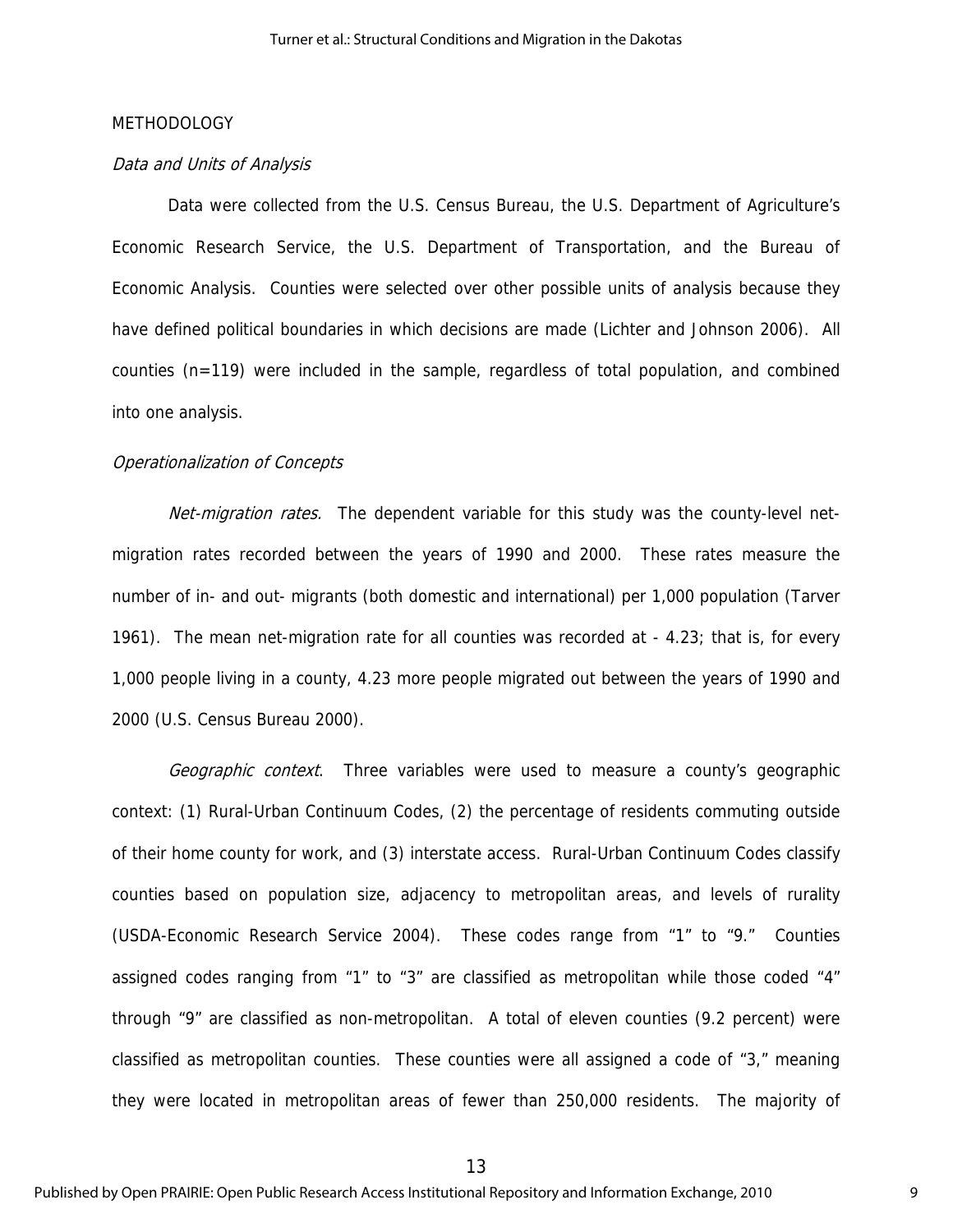counties (53.7 percent) were assigned a Rural-Urban Continuum Code of "9." These counties are classified as being non-adjacent to metropolitan areas and either completely rural or home to an urban population of fewer than 2,500 residents (USDA-Economic Research Service 2004).

 The second geographic context variable focused on the relationship between commuting and net-migration. This was achieved by utilizing U.S. Census Bureau data that measured the percentage of workers commuting outside of their home county for work. In 2000, the average percentage of workers commuting outside of their home county for work in North and South Dakota was recorded at 20.27 percent (U.S Census Bureau 2000; See Table 1).

| <b>Independent Variables</b>                              | N   | County<br><b>Mean</b> | r-Value    |
|-----------------------------------------------------------|-----|-----------------------|------------|
| Rural-Urban Continuum Code                                | 119 | $- -$                 | $-474***$  |
| Percentage Commuting Out of County for Work, 2000         | 119 | 20.27                 | $.388***$  |
| Interstate Runs Through County (0=no, 1=yes) <sup>†</sup> | 119 | $- -$                 | $.301***$  |
| Percentage Employed in Extractive Industries, 2000        | 119 | 18.02                 | $-.578***$ |
| Percentage Employed in Manufacturing, 2000                | 119 | 7.30                  | $.420***$  |
| Percentage Employed in Retail, 2000                       | 119 | 10.22                 | $.342***$  |
| Job Change Rate, 1990-2000                                | 119 | 13.36                 | $.569***$  |

| Table 1<br>Correlation Values for Independent Variables and Net-Migration Rates |
|---------------------------------------------------------------------------------|
|---------------------------------------------------------------------------------|

\*p= .05; \*\*p= < .01; \*\*\*p= < .001

<sup>†</sup> Eta utilized for this variable

 Presence of an interstate highway was the third variable used to measure the relationship between geographic context and net-migration. These counties were identified using data from the U.S. Department of Transportation (2007). To measure this relationship a dummy variable was created. Counties with an interstate highway running within its boundaries were assigned a code of "1" ( $n=$  36) while those without an interstate highway were assigned a code of " $0$ " (n= 83).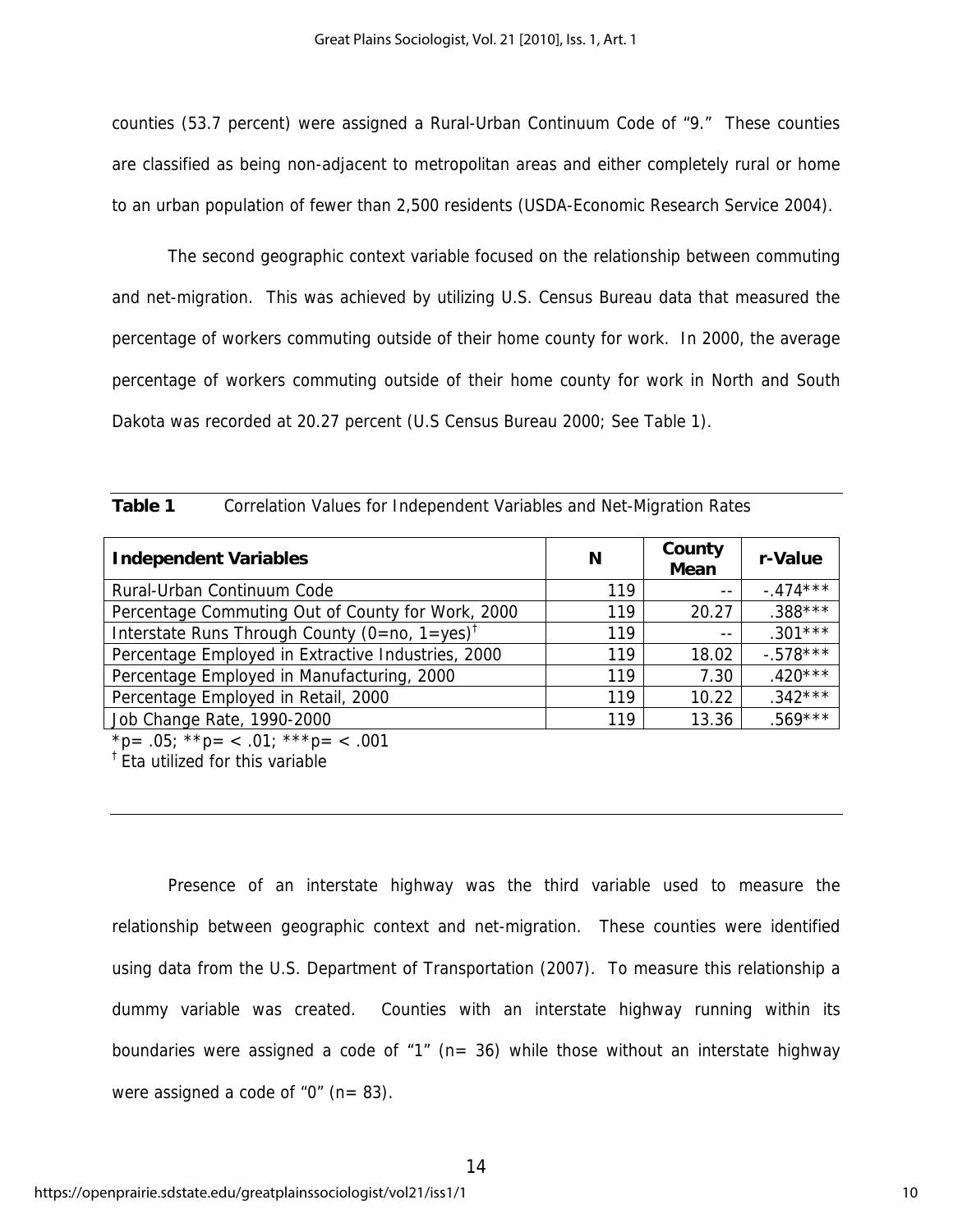Economic dependency.Three variables were used to examine the relationship between economic dependency and net-migration. These variables were the percentage of workers employed in industries related to resource extraction (most notably agriculture), manufacturing, and retail services. Figures in Table 1 show that on average 18.01 percent of workers in these counties were employed in extractive industries in 2000, compared to 7.30 percent in manufacturing and 10.22 percent in retail services (U.S. Census Bureau 2000). Though these variables only test the relationship between economic dependency and net-migration at one point in time, they are effective in displaying how a county's share of employment in a specific industry can help to predict migration trends and whether certain industries are associated with a positive or negative rate of net-migration.

 Economic development.Job change rates provided by the Bureau of Economic Analysis (2000) were used to examine the relationship between county-level economic development and rates of net-migration. These rates measure the percent change in total employment, while also serving as an indicator of job creation, a chief indicator of economic development. The average job change rate for the counties under analysis was recorded at 13.36 percent between the years of 1990 and 2000. This was lower than the nation as a whole, which recorded a job change rate of 19.54 percent (Bureau of Economic Analysis 2000; See Table 1).

#### Modeling Strategy

Hypotheses were tested through bivariate correlations and an Ordinary Least Squares (OLS) regression analysis. Bivariate correlations were used initially to display individual relationships between the selected independent variables and net-migration. An Ordinary Least Squares regression model was then utilized to illustrate the combined influence these variables have on the strength and direction of county-level net-migration and as the deciding factor in accepting or rejecting the research hypotheses.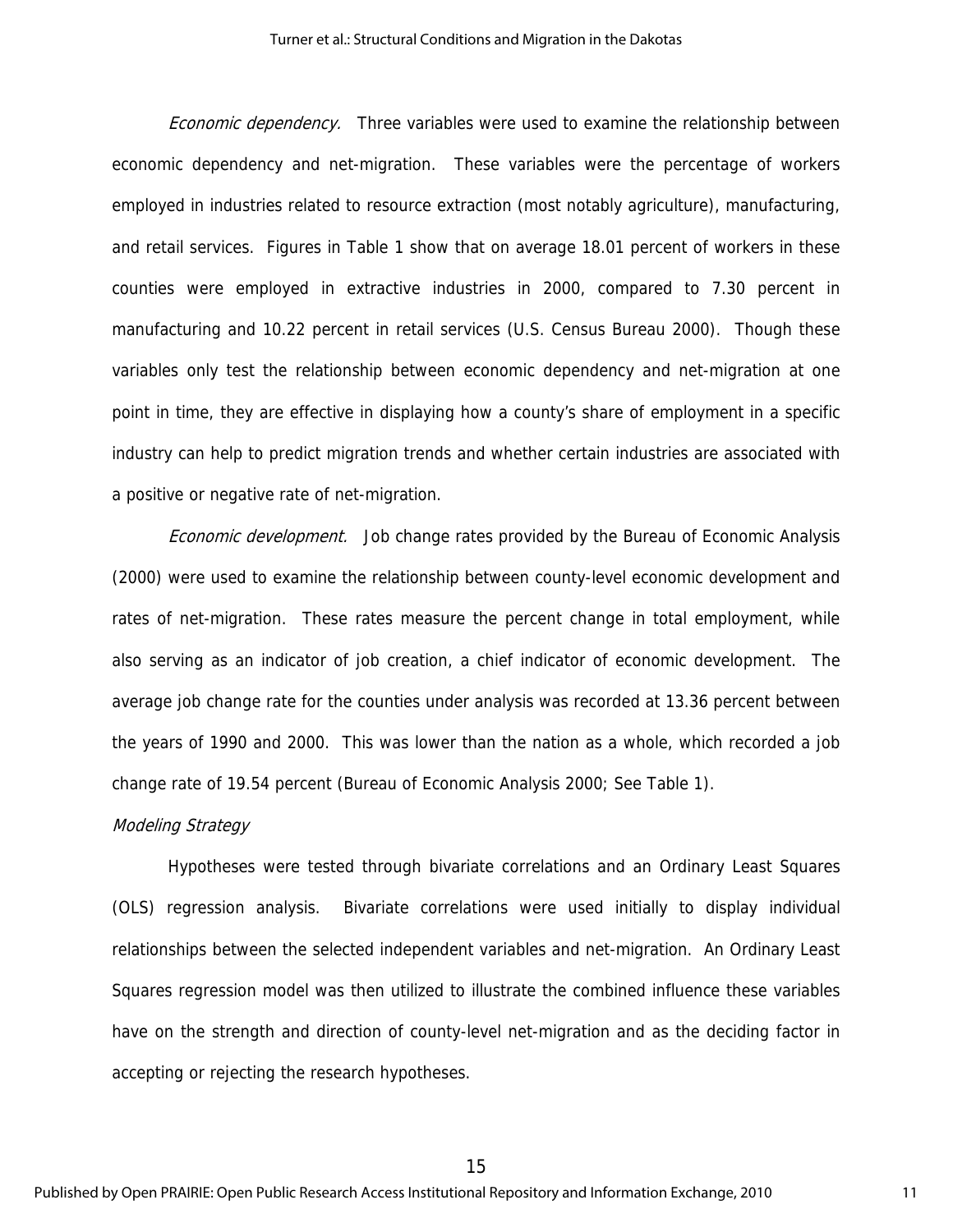### RESULTS

Results from the bivariate correlations show initial empirical support for all research hypotheses. The percentage of workers employed in extractive industries ( $r = -0.578$ ; p  $\leq 0.001$ ) and job change rates ( $r = .569$ ;  $p \le .001$ ) show the strongest relationships with net-migration rates. All other independent variables are moderately associated with the dependent variable (See Table 1).

When combined into one regression model the seven independent variables account for 61.1 percent of the variance in the dependent variable. Support is found for four of the original seven research hypotheses, while three are found to be statistically insignificant. The results of the bivariate analysis and the regression model as they relate to the hypotheses are discussed in greater detail in the following sections.

H<sub>1</sub>: There is a negative relationship between higher levels of rurality and net-migration. Rural-Urban Continuum Codes and rates of net-migration were utilized to test the association between rurality and net-migration. As seen in Table 1, the strength of the bivariate relationship is negative, moderate ( $r = -0.474$ ), and statistically significant ( $p \le 0.001$ ).<sup>1</sup> Results from the regression analysis (see Table 2) reveal that the strength of the relationship between Rural-Urban Continuum Codes and rates of net-migration becomes statistically insignificant when other variables are controlled for  $(β = -.072; p ≤ .374)$ .

 $\overline{a}$ 

<sup>&</sup>lt;sup>1</sup> Although there is no consensus on the verbal interpretation of values of r, this study applies the following scale: .01 to .25 = weak; .26 to .50 = moderate; .51 to .75 = strong; .76 to 1.00 = very strong.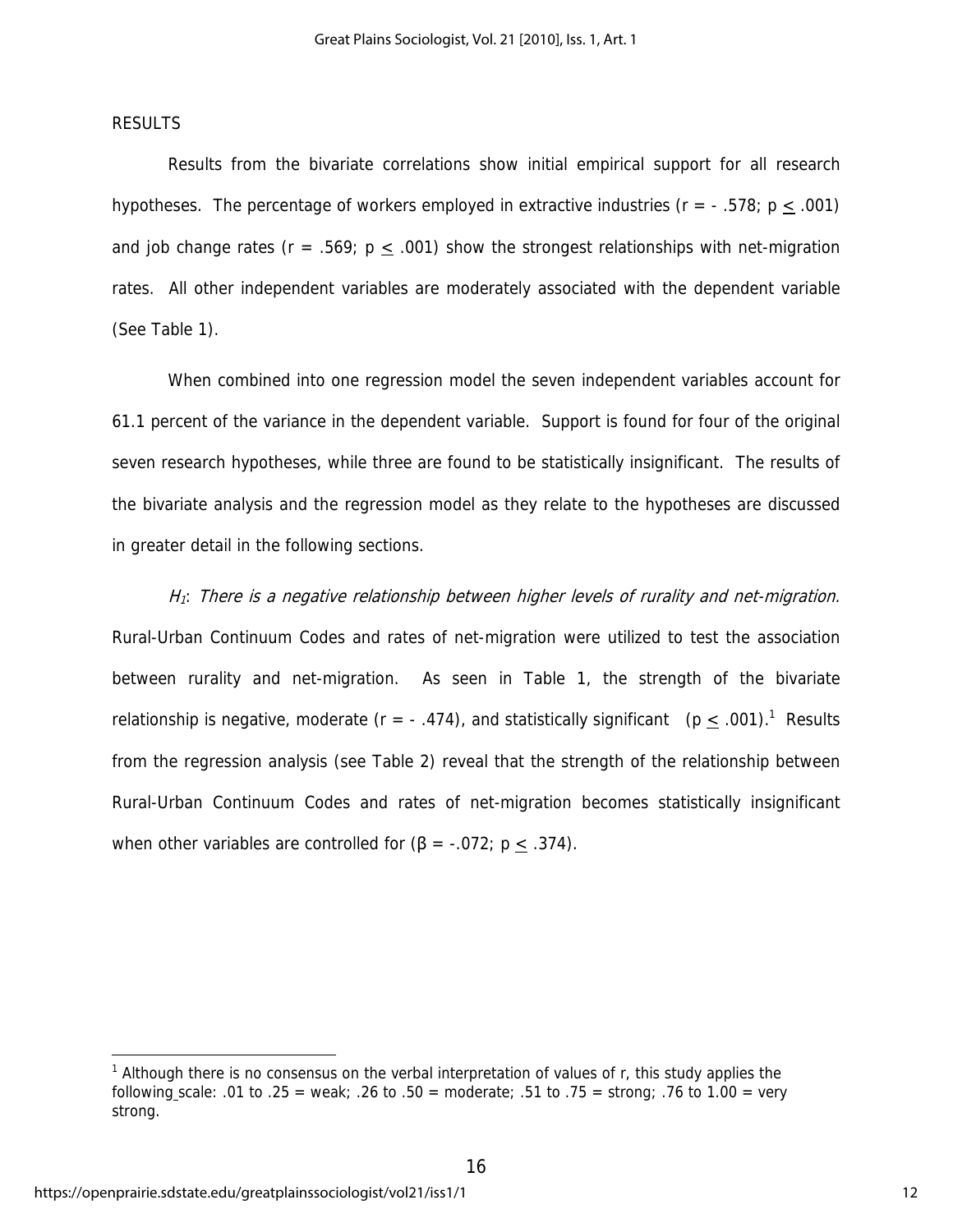**Table 2** OLS Regression Analysis of Net Migration Rates for the Counties of North and South Dakota, 1990-2000 (N= 119).

|                                                       | b         | S.E.  | <b>Beta</b> | t-Value  | p-<br>Value |
|-------------------------------------------------------|-----------|-------|-------------|----------|-------------|
| Constant                                              | $-10.776$ | 5.602 | $-10.776$   | $-1.924$ | .0570       |
| Rural-Urban Continuum Code                            | $-.384$   | .431  | $-.072$     | $-.893$  | .3740       |
| Percentage Commuting Out of County for<br>Work, 2000  | .274      | .047  | .371        | 5.882    | $-.0001$    |
| Interstate Runs Through County (0=no,<br>$1 = yes$    | $-1.409$  | 1.471 | $-.066$     | $-0.958$ | .3400       |
| Percentage Employed in Extractive<br>Industries, 2000 | $-.293$   | .091  | $-295$      | $-3.220$ | .0020       |
| Percentage Employed in Manufacturing, 2000            | .242      | .109  | .146        | 2.225    | .0280       |
| Percentage Employed in Retail, 2000                   | .560      | .284  | .146        | 1.973    | .0510       |
| Job Change Rate, 1990-2000                            | .163      | .039  | .300        | 4.164    | < .0001     |
| $R^2 = .611$                                          |           |       |             |          |             |

 $H_2$ : There is a positive relationship between the percentage of workers commuting out of their home county for work and net-migration. This relationship is moderate, positive ( $r =$ .388) and statistically significant ( $p < .001$ ) in the bivariate analysis. The relationship remains statistically significant when included in the regression analysis (β = .371; p  $\leq$  .0001) and it is also the strongest relationship in the analysis.

 $H_3$ : There is a positive relationship between interstate access and net-migration. Though found to be positively and significantly associated with net-migration in the bivariate analysis (r = .301;  $p \leq .001$ ), this is not the case in the regression model. In fact, when included with other factors, access to an interstate highway becomes a negative ( $\beta$  = -.066) and statistically insignificant predictor ( $p < .340$ ) of net-migration.

 $H<sub>4</sub>$ : There is a negative relationship between the percentage of workers employed in extractive industries and net-migration. Findings from the bivariate analysis support the argument that greater dependence on extractive-related industries is associated with negative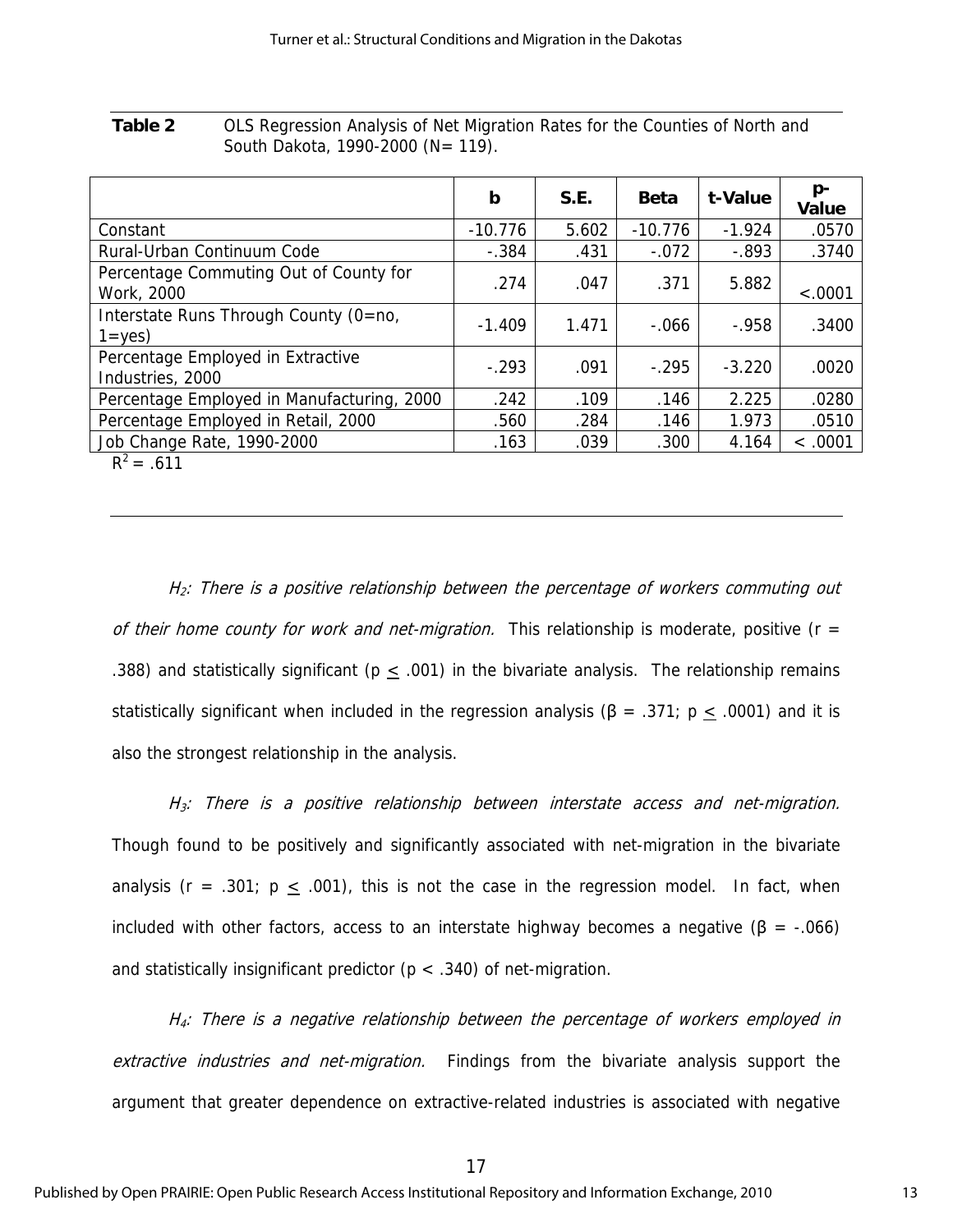net-migration ( $r = -.578$ ;  $p \le .001$ ). Indeed, there is a strong, negative association. This relationship remains statistically significant in the regression model ( $\beta$  = -.295; p < .0020).

 $H<sub>5</sub>$ : There is a positive relationship between the percentage of workers employed in manufacturing and net-migration. The bivariate analysis reveals a moderate positive association between the percentage of workers employed in manufacturing and rates of netmigration ( $r = .420$ ;  $p < .001$ ). The results from the regression model do not discount this relationship; even when controlling for the relationships between all of the independent variables with net-migration, the relationship between employment in manufacturing and netmigration remains positive ( $\beta$  = .146) and statistically significant ( $p < .028$ ).

 $H_6$ : There is a positive relationship between the percentage of workers employed in retail services and net-migration. Though it displays a moderate statistically significant association in the bivariate analysis ( $r = .342$ ;  $p \le .001$ ), the percentage of workers employed in retail services does not produce a statistically significant relationship in the regression model  $(\beta = .146; p < .051)$ .

 $H_7$ : There is a positive relationship between job change rate and net-migration. The relationship between job change rate and rates of net-migration produces the second strongest association of the relationships in the bivariate analyses ( $r = .569$ ;  $p \le .001$ ). When combined with other variables in the full regression model job change rate remains as the second strongest predictor of county-level net-migration ( $\beta$  = .300; p < .0001).

To summarize these tests, the bivariate analyses provided support for all of the hypotheses. However, when put to the strain of statistical control in the regression analyses, higher levels of rurality, interstate access, and the percentage of workers employed in retail trade were found not to be statistically associated with net-migration, leading to the rejection of Hypotheses 1, 3, and 6. Final results show that the percentage of workers commuting out of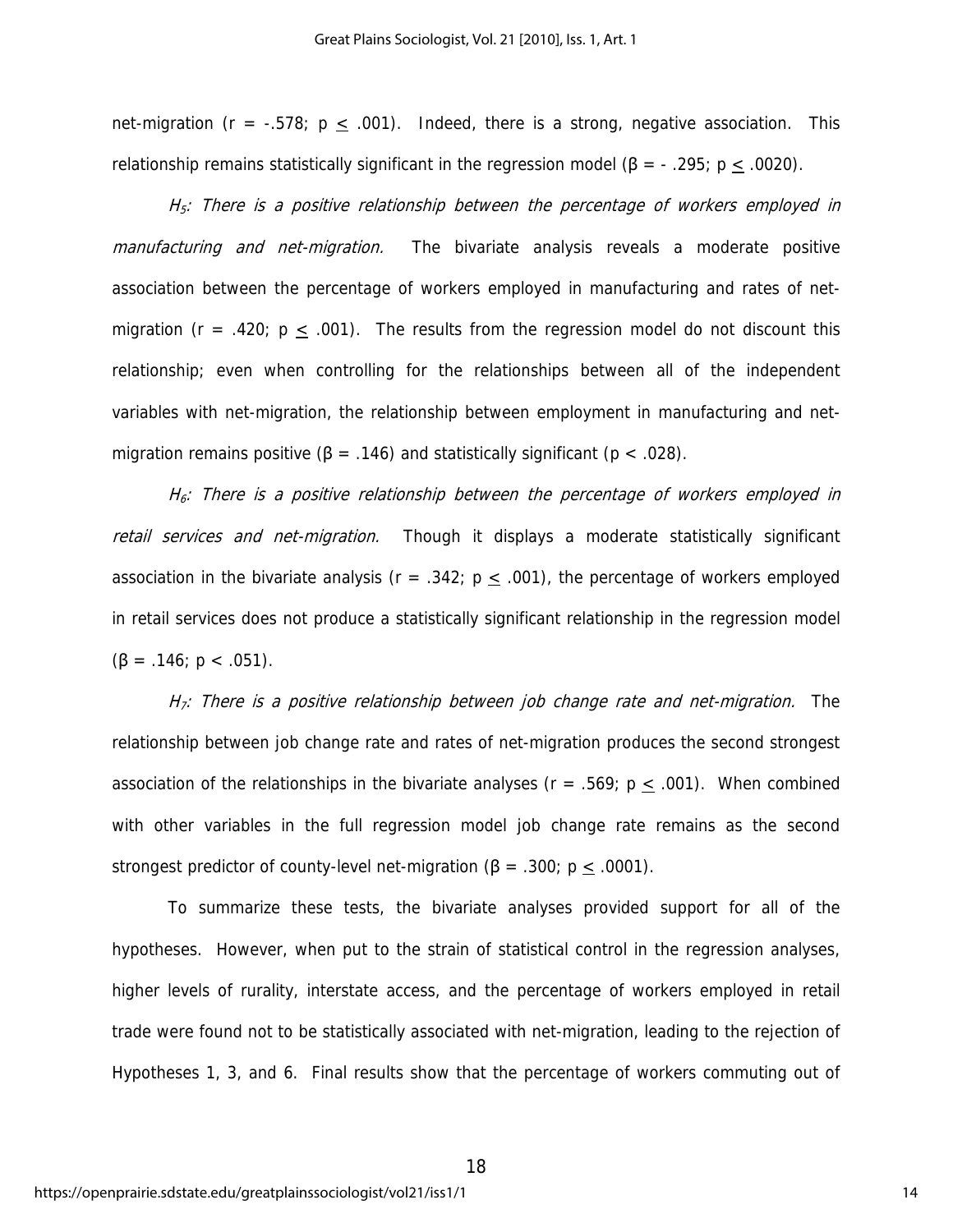their home county for work, the percentage of workers employed in extractive industries, the percentage of workers employed in manufacturing, and job change rates were found to be statistically associated with net-migration, which lead to the acceptance of Hypotheses 2, 4, 5 and 7.

#### **DISCUSSION**

Though some of the hypotheses were not supported by the regression analysis, this study reveals a number of findings which support themes from the theories of both Lee (1966) and Wallerstein (1974). When tested individually, all indicators of geographic context, economic dependency, and economic development are significantly associated with netmigration. When controlling for other factors, four variables are found to be statistically significant in the regression analysis: percentage of workers commuting outside of their home county for work, the percentage of workers employed in extractive industries, the percentage of workers employed in manufacturing, and rate of job change.

The percentage of workers commuting out of their home county for work is the strongest predictor of county-level net-migration. The positive association between these two variables supports findings in the literature and suggests that regardless of a county's metropolitan or non-metropolitan status, greater access to labor markets may act as a pullfactor, influencing migration into a county.

The percentage of workers employed in extractive industries, especially in agriculture, is the only variable to be negatively and statistically related with net-migration. If a relatively high percentage of workers employed in extractive industries is a reflection of a lack of economic diversity, and researchers we reviewed imply that it is (Rogers et al. 1988; Rowley 1998), this negative relationship lends support to the ideas of both Lee (1966) and Wallerstein (1974) who make note of how locations failing to develop industrial diversity face the threat of population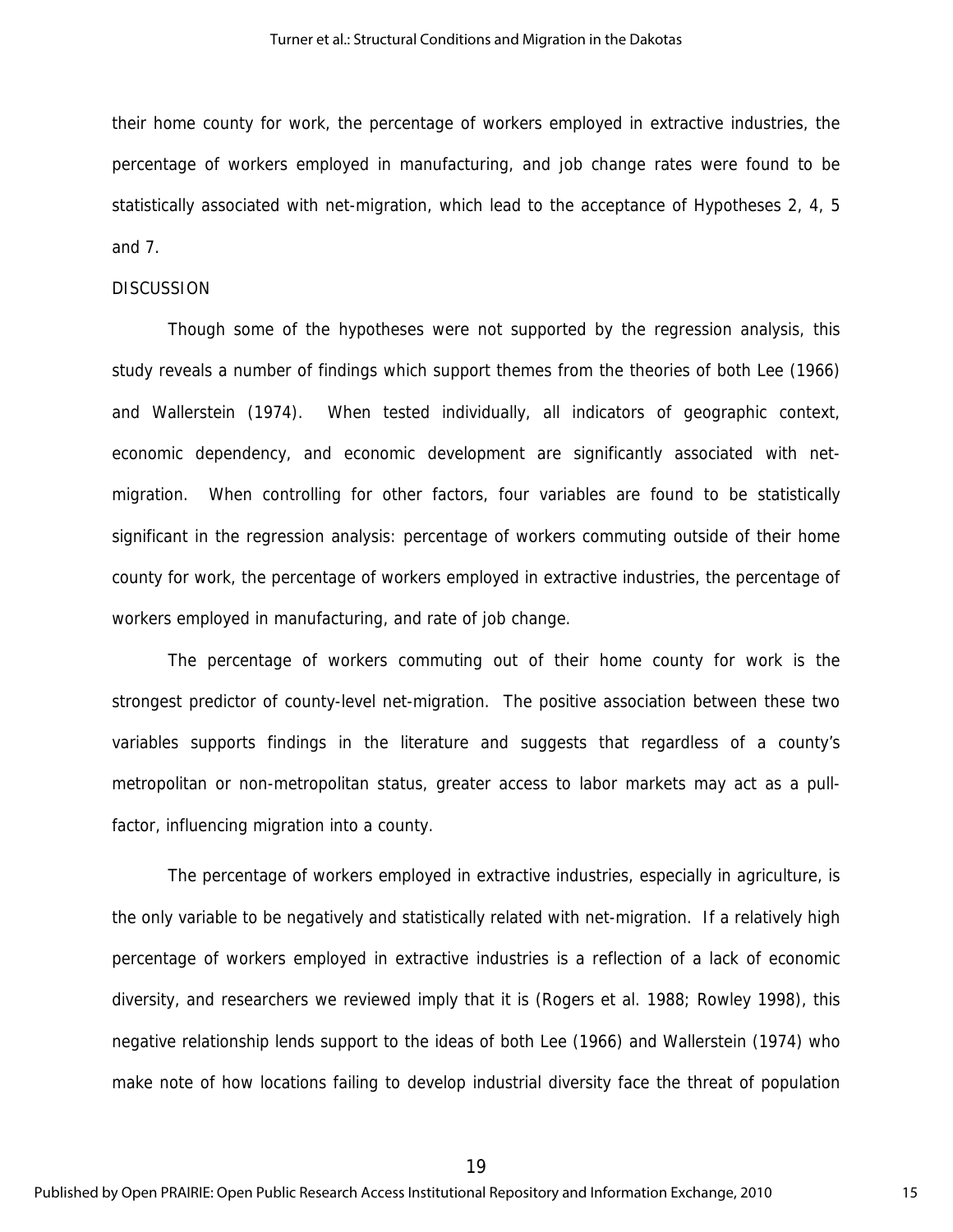loss through out-migration. More substantial support will come if subsequent research projects find that this negative relationship holds up when changes in employment and net-migration are studied over time.

The percentage of workers employed in manufacturing and job rate change may reflect a more diverse economy; if they do, they serve as examples of how greater economic diversity or a greater pace of economic development can lead to positive net-migration. This is an argument made several times by Lee (1966) and Wallerstein (1974) as well as those who have used the key principles of these theorists to explain migration (Rogers et al. 1988). The rate of job change, (recorded at 13.36 percent for the Dakotas between 1990 and 2000), most likely the better indicator of economic diversity, may represent new economic opportunities, a pullfactor known to spark in-migration.

In general, counties with relatively higher percentages of persons commuting out of the county to work, relatively higher percentages employed in manufacturing but lower percentages employed in extractive industries, and relatively higher rates of job growth experienced relatively higher rates of positive net-migration. As seen in a comparison of maps in Figures 1 and 2, many but certainly not all of these counties are metropolitan or near metropolitan counties. In theoretical terms, and maybe in actual terms, these counties possess greater access to valued resources and opportunities. Conversely, the Dakotas' most isolated counties may lack the assets to attract new development, which may lead to an increased dependency on core and metropolitan areas, leading to further complications for populations that may already be aging, isolated, or economically disadvantaged.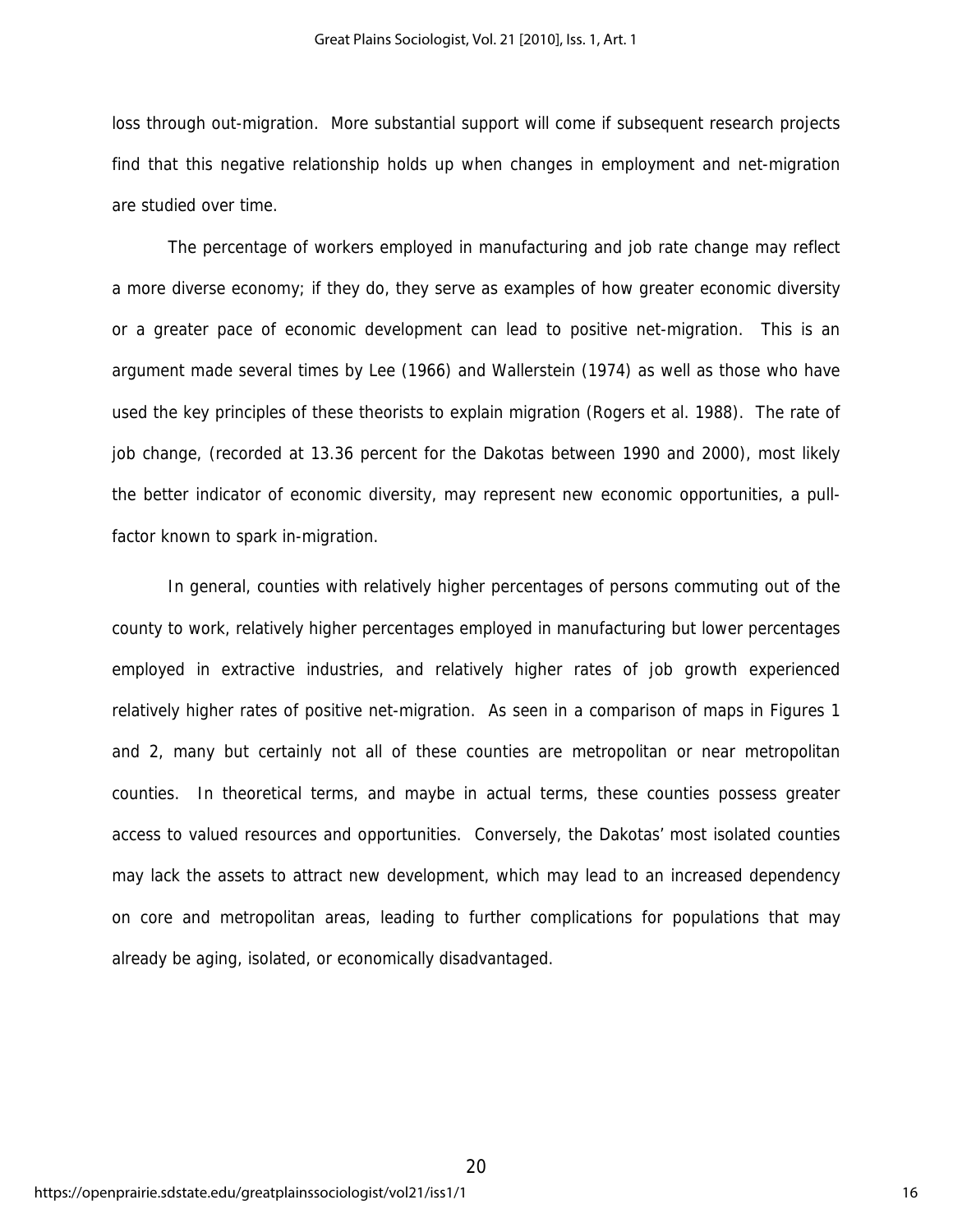**Figure 1** Net-Migration Rates in North Dakota and South Dakota 1990-2000 (Positive vs. Negative)



Having an Interstate highway running through these counties may not be the best way to alleviate these problems. An Interstate may simply make it easier for people and business to pass right through them. Decreasing the dependency of peripheral counties may take a multifaceted approach. As Whitener and Parker (2007) have noted, addressing these discrepancies may require unique policy options that entail local, state, and national governmental action to stimulate peripheral counties' economies and living conditions by enhancing web-based economic activities, luring economic activities that add value to agricultural products, strengthening schools and other public services, and building up and improving access to recreational activities. Taking these measures may help improve the quality of life in peripheral counties; whether they influence higher levels of in-migration is a potential topic for another study.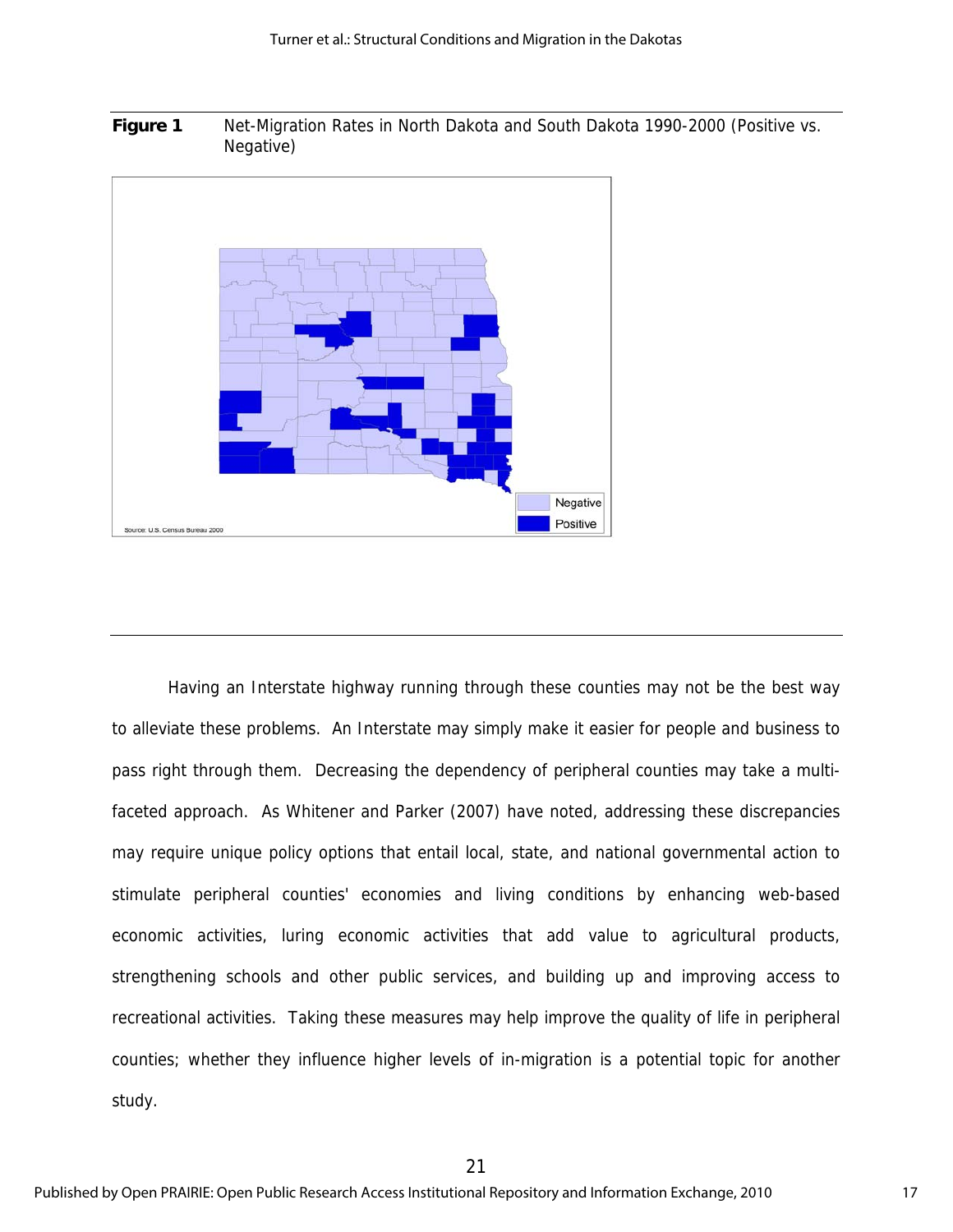## **CONCLUSION**

The objective of this study was to explain the relationship between structural conditions and the county-level migration patterns in North and South Dakota. While past research involving the Dakotas focused more on describing the population issues of the Great Plains region as a whole (Albrecht 1993; Rathge 2005; 2008) this study introduced an alternative for explaining migration patterns in two states where research is limited. Final results indicate that the prevalence of commuting, the percentage of workers employed in extractive industries, the percentage of workers employed in manufacturing, and rate of job change are all statistically significant predictors of county-level net-migration.

In the future, research could be expanded by including more states from the Great Plains region to determine whether results from this study are found to be unique to certain states or consistent across the entire region. It will also be important for future studies to analyze the impact technology has had on the Dakotas, by investigating whether technology has displaced workers in non-metropolitan areas, thus further supporting dependency themes. Finally, it will be vital to look at the impact the current economic decline has had on the peripheral counties of these two states and whether they will continue to experience outmigration influenced by economic hardship and spatial inequality.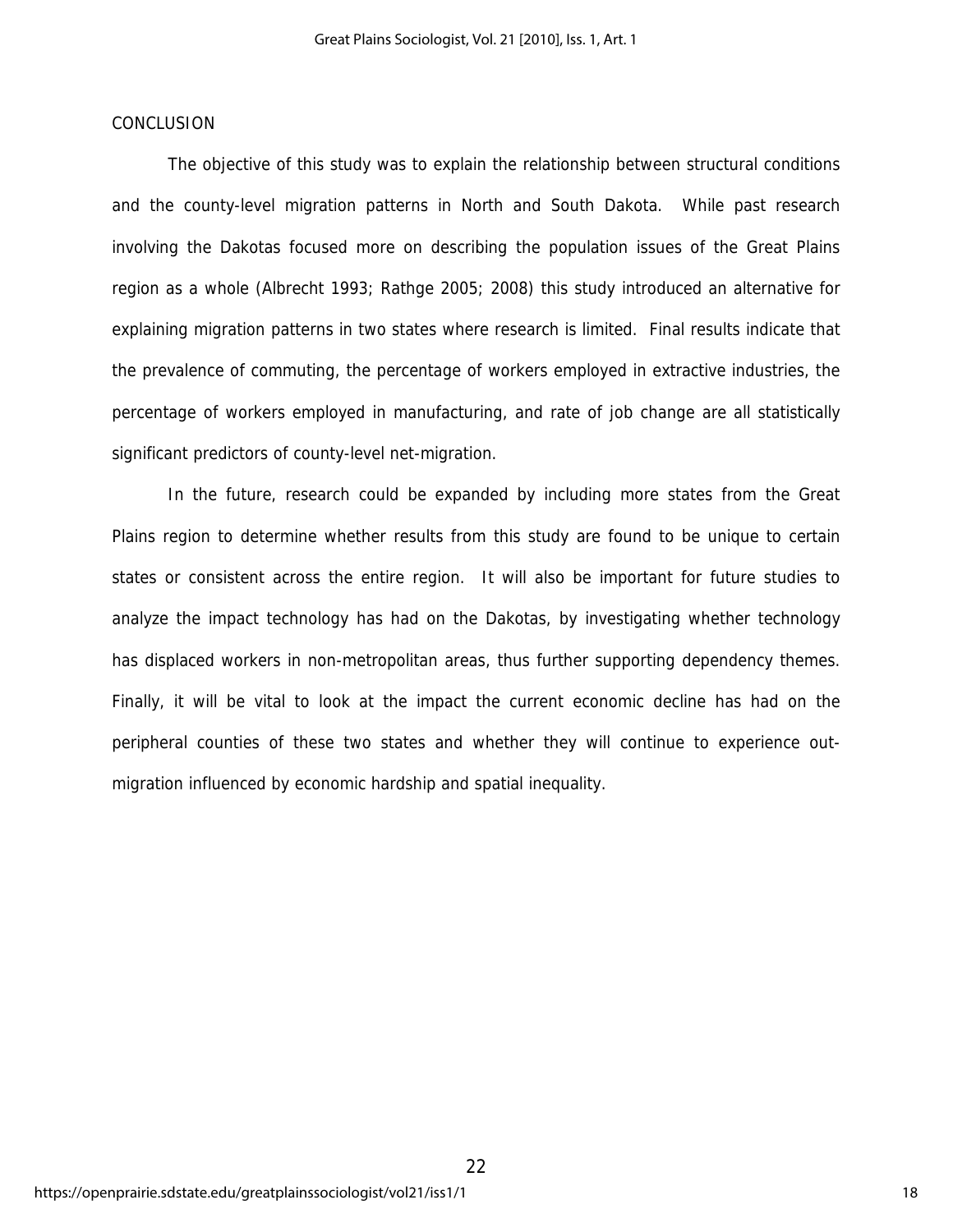#### REFERENCES

- Albrecht, Don E. 1993. "The Renewal of Population Loss in the Nonmetropolitan Great Plains." Rural Sociology 58(2):233-246.
- Bowers, Douglas E. 1998. "Contents and Editor's Notebook." Rural Development Perspectives  $13(1):1$ .
- Cromartie, John B. 1998. "Net Migration in the Great Plains Increasingly Linked to Natural Amenities and Suburbanization." Rural Development Perspectives 13(1):27-34.
- Davidson, Osha Gray. 1996. Broken Heartland: The Rise of America's Rural Ghetto. Expanded Edition. University of Iowa Press, Iowa City, Iowa.
- Domina, Thurston. 2006. "What Clean Break? Education and Nonmetropolitan Migration Patterns, 1989-2004." Rural Sociology 71(3):373-398.
- Fuguitt, Glenn V., Calvin L. Beale, and Stephen J. Tordella. 2002. "Recent Trends In Older Population Change and Migration for Nonmetro Areas, 1970-2000." Rural America 17(3):11-19.
- Galtung, Johan. 1971. "A Structural Theory of Imperialism." Journal of Peace Research 8(2):81-117.
- Garasky, Steven. 2002. "Where are they going?: A Comparison of Urban and Rural Youths' Locational Choices After Leaving the Parental Home." The Journal of Human Resources 30(3):460-471.
- Horton, Hayword Derrick. 1999. "Critical Demography: Paradigm of the Future?" Sociological Forum 14(3):363-367.
- Johnson, Kenneth M. 1999. "Reports on America: The Rural Rebound." *Population Reference* Bureau 1(3):1-19.

Johnson, Kenneth M. and Calvin L. Beale. 1994. "The Recent Revival of Widespread Population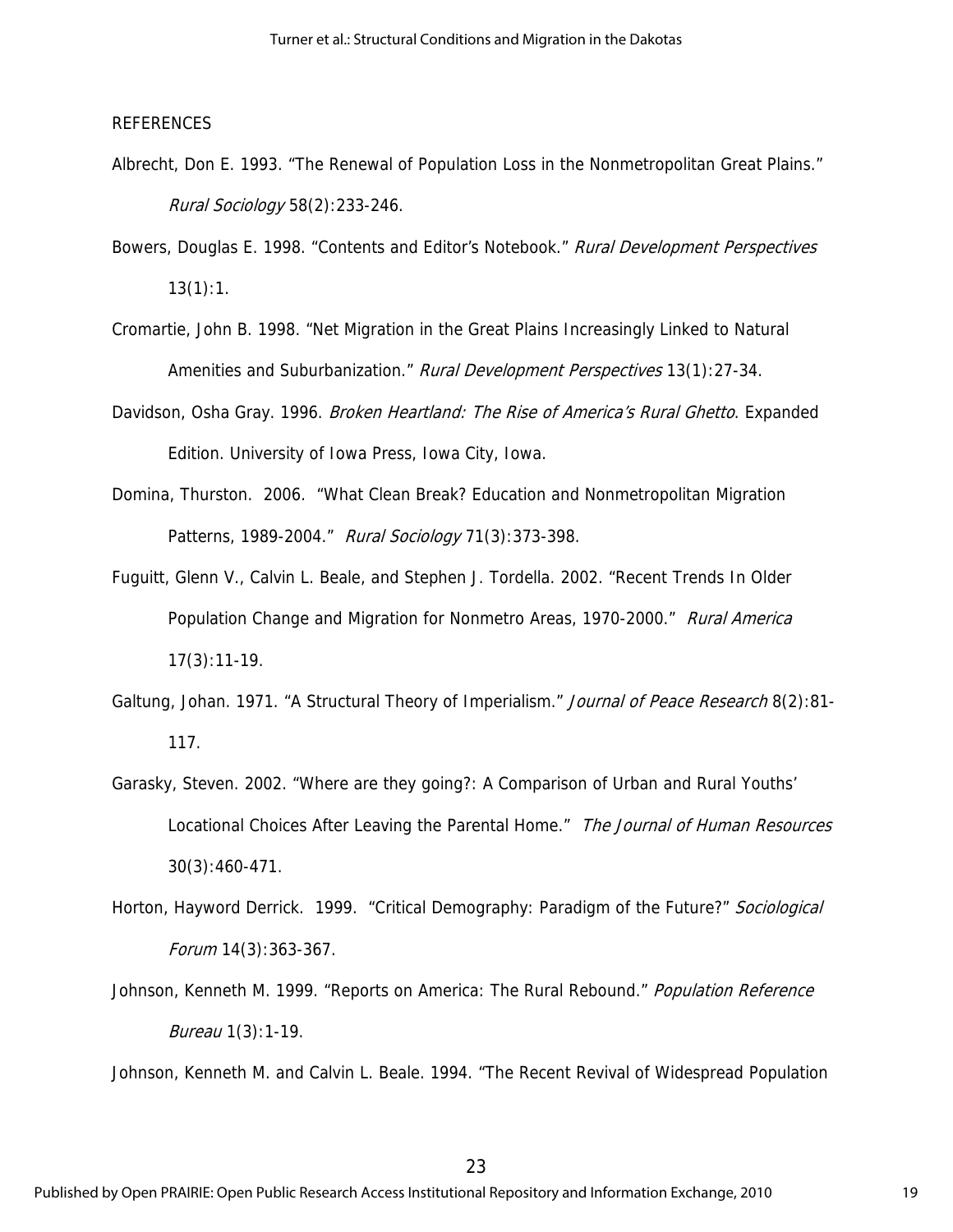Growth in Nonmetropolitan Areas of the United States." Rural Sociology 59(4):655-667.

- Johnson, Kenneth M. and Calvin L. Beale. 2002. "Nonmetro Recreation Counties: Their Identification and Rapid Growth." Rural America 17(4):12-19
- Johnson, Kenneth M. and Glen V. Fuguitt. 2000. "Continuity and Change in Rural Migration Patterns, 1950-1995." Rural Sociology 65(1):27-49.
- Krugman, Paul. 1991. "Increasing Returns and Economic Geography." The Journal of Political Economy 99(3):483-499.
- Kulcsár, Laszlo J. and Benjamin C. Bolender. 2006. "Home on the Range: Aging in Place in Rural Kansas", Online Journal of Rural Research and Policy Issue 2006.3. Retrieved July 2010 (http://www.ojrrp.org/issues/2006/03/index.html)
- Lee, Everett S. 1966. "A Theory of Migration." Demography 3(1):47-57.
- Lichter, Daniel T. and Glenn V. Fuguitt. 1980. "Demographic Responses to Transportation Innovation: The Case of the Interstate Highway." Social Forces 59(2):492-512.
- Lichter, Daniel and Kenneth Johnson. 2006. "Emerging Rural Settlement Patterns and the Geographical Redistribution of America's New Immigrants." Rural Sociology 71(1):109-131.
- Massey, Douglas S., Joaquin Arango, Graeme Hugo, Ali Kouaouci, Adela Pellingro, and J. Edward Taylor. 1993. "Theories of International Migration: A Review and Appraisal." Population and Development Review 19(3):431-466.
- Nitschke, L. 2004. "The Toll on Rural Commuters in the U.S." Population Reference Bureau. Retrieved July 2010

(http://www.prb.org/Articles/2004/TheTollonRuralCommutersintheUS.aspx).

Nord, Mark M. 1998. "Poor People on the Move: County-to-County Migration and the Spatial Concentration of Poverty." Journal of Regional Science 38(2):329-351.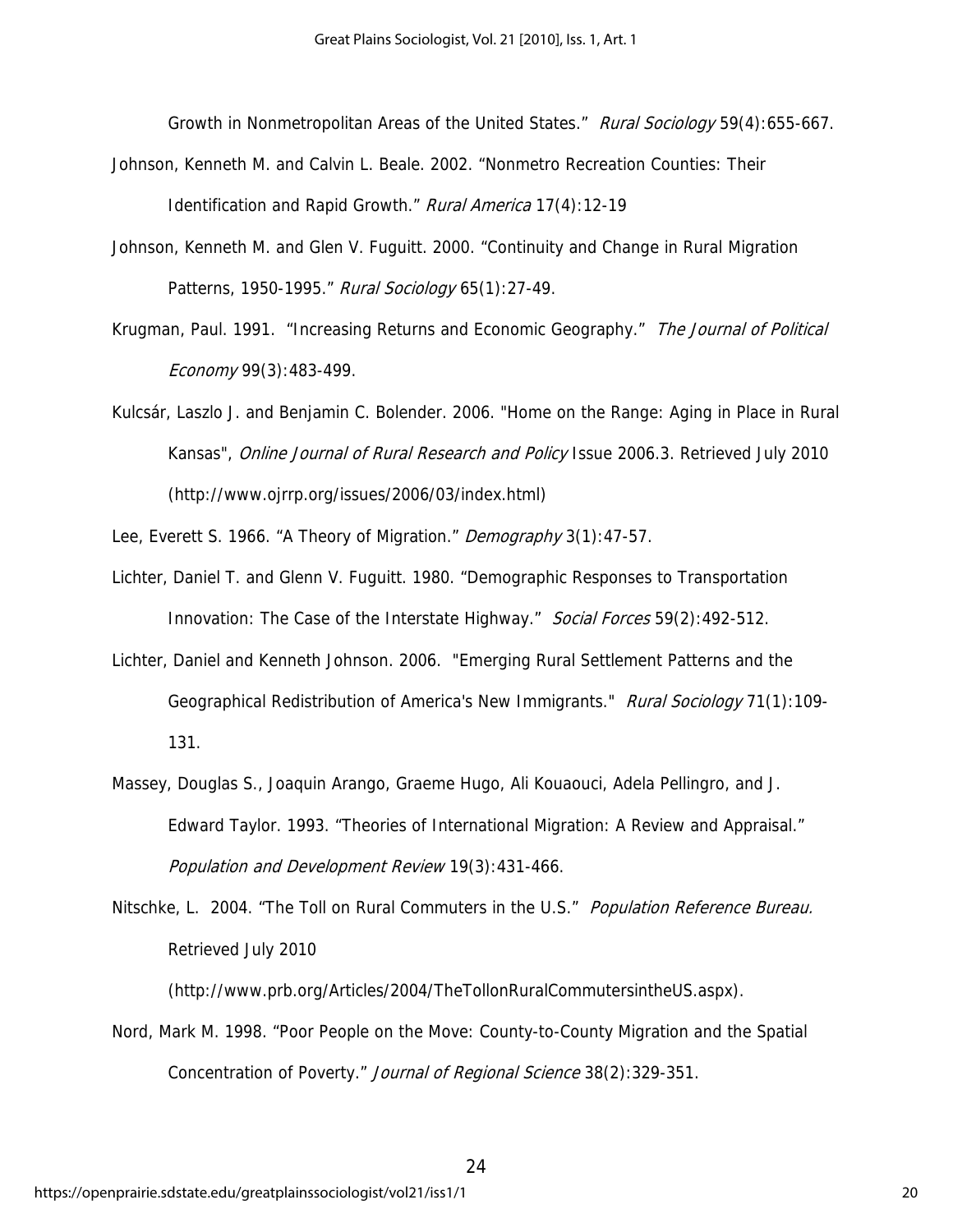- Nord, Mark and John B. Cromartie. 2000. "Migration in the Nonmetropolitan South." Southern Rural Sociology 16:175-205.
- North Dakota State Data Center. 2009. Net-Migration in North Dakota by County: 1950-1960 to 2000-2009. Retrieved July 2010

(http://www.ndsu.edu/sdc/publications/preparedtables.htm#tablesmig).

O'Hare, William and Mark Mather. 2008. "Child Poverty is Highest in Rural Counties in U.S." Population Reference Bureau. Retrieved July 2010 (http://www.prb.org/Articles/2008/childpoverty.aspx).

- Rathge, Richard W. 2005. "The Changing Population Profile of the Great Plains." Great Plains Sociologist 17(2):82-99.
- Rathge, Richard W. 2008. "Future Population Shifts in the Great Plains and Their Implications." Great Plains Sociologist 19:109-126.
- Rathge, Richard W. and Paula Highman. 1998. "Population Change in the Great Plains: A History of Prolonged Decline." Rural Development Perspectives 13(1):19-26.
- Rieger, Jon H. 1972. "Geographic Mobility and the Occupational Attainment of Rural Youth: A Longitudinal Evaluation." Rural Sociology 37(2):189-207.
- Rogers, Everett M., Rabel J. Burdge, Peter F. Korsching, and Joseph F. Donnermeyer. 1988. Social Change in Rural Societies. Englewood Cliffs, New Jersey: Prentice Hall.
- Rowley, Thomas D. 1998. "Sustaining the Great Plains." Rural Development Perspectives  $13(1):2-6.$
- Smith, David M. 1971. Industrial Location. New York: Wiley.
- Tarver, James D. 1961. "Predicting Migration." Social Forces 39(3):207-213.
- Tickamyer, Ann R. and Cynthia M. Duncan. 1990. "Poverty and Opportunity Structure in Rural America." Annual Review of Sociology 16:67-86.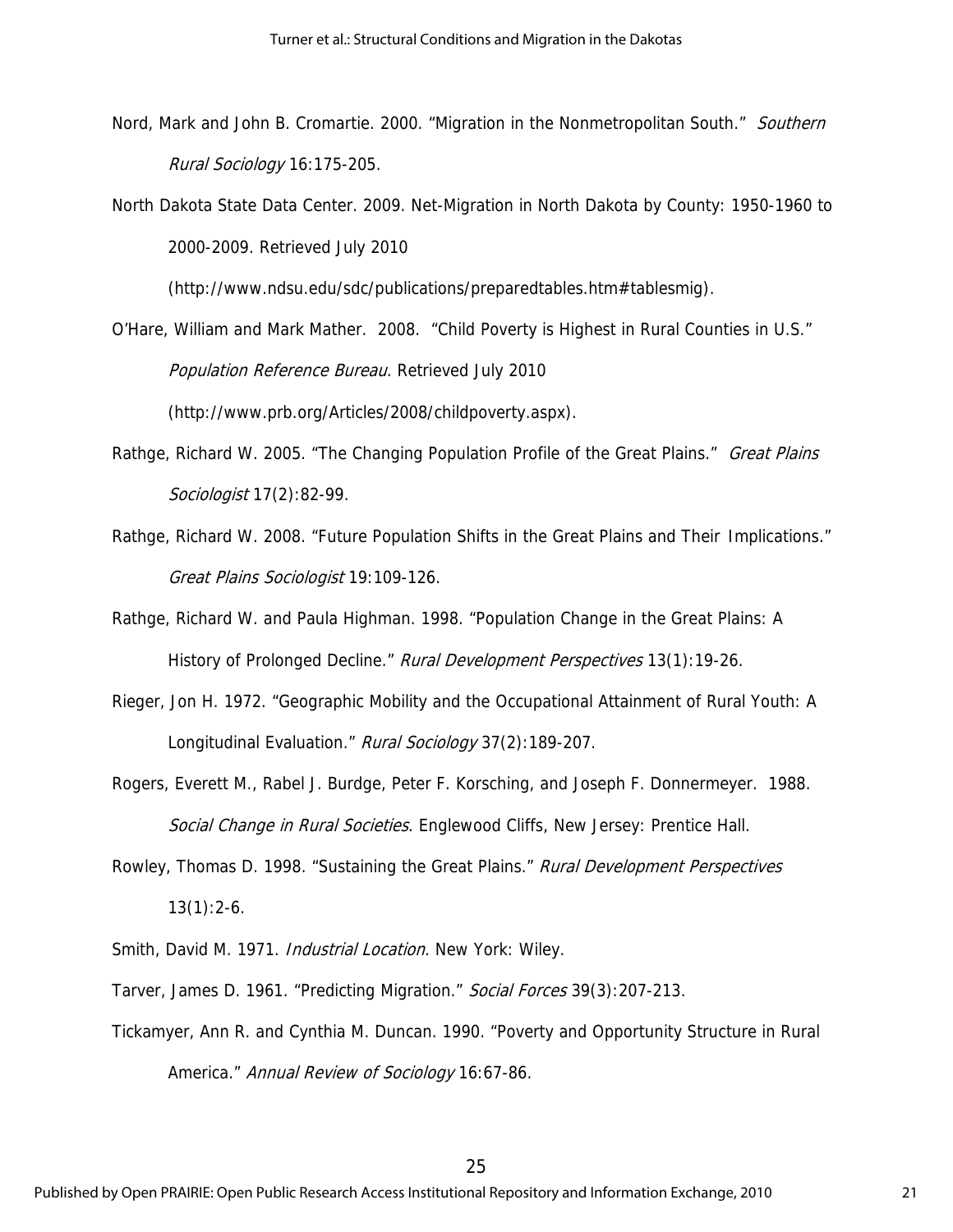- U.S. Bureau of Economic Analysis. 2000. Regional Economic Information System. Retrieved July 2010 (http://www.bea.gov/regional/docs/reis2006dvd.cfm).
- U.S. Census Bureau. 1990. 1990 Census Summary Tape File 1. Retrieved July 2010 (http://www.census.gov/main/www/cen1990.html).
- U.S. Census Bureau. 2000. Census 2000 Summary File 3. Retrieved July 2010 (http://www.census.gov/Press-Release/www/2002/sumfile3.html).
- U.S. Census Bureau. 2000. Census 2000 County and County Equivalent Areas Cartographic Boundary Files. Retrieved July 2010

(http://www.census.gov/geo/www/cob/co2000.html)

- U.S. Census Bureau. 2001. Census 2000 PHC-T-3. Ranking Tables for Metropolitan Areas: 1990 and 2000. Retrieved July 2010 (http://census.gov/population/www/cen2000/briefs/phct3/index.html).
- U.S. Census Bureau. 2001. Census 2000 Redistricting Data (P.L. 94-171) Summary File. Retrieved July 2010 (http://www/census.gov/population/www/cen2000/briefs/phct4/index.html).
- U.S. Census Bureau. 2004. Population Estimates Program. Retrieved July 2010 (http://www.census.gov/popest/estimates.php).
- U.S. Department of Agriculture, Economic Research Service. 2004. "Measuring Rurality: 2003 Rural-Urban Continuum Codes." Retrieved July 2010

(http://www.ers.usda.gov/Briefing/Rurality/RuralurbCon/)

U.S. Department of Agriculture, Economic Research Service. 2004. "Measuring Rurality: 2003 Urban Influence Codes." Retrieved July 2010

(http://www.ers.usda.gov/Briefing/Rurality/UrbanInf/)

U.S. Department of Agriculture, Economic Research Service. 2004. "Measuring Rurality: 2004